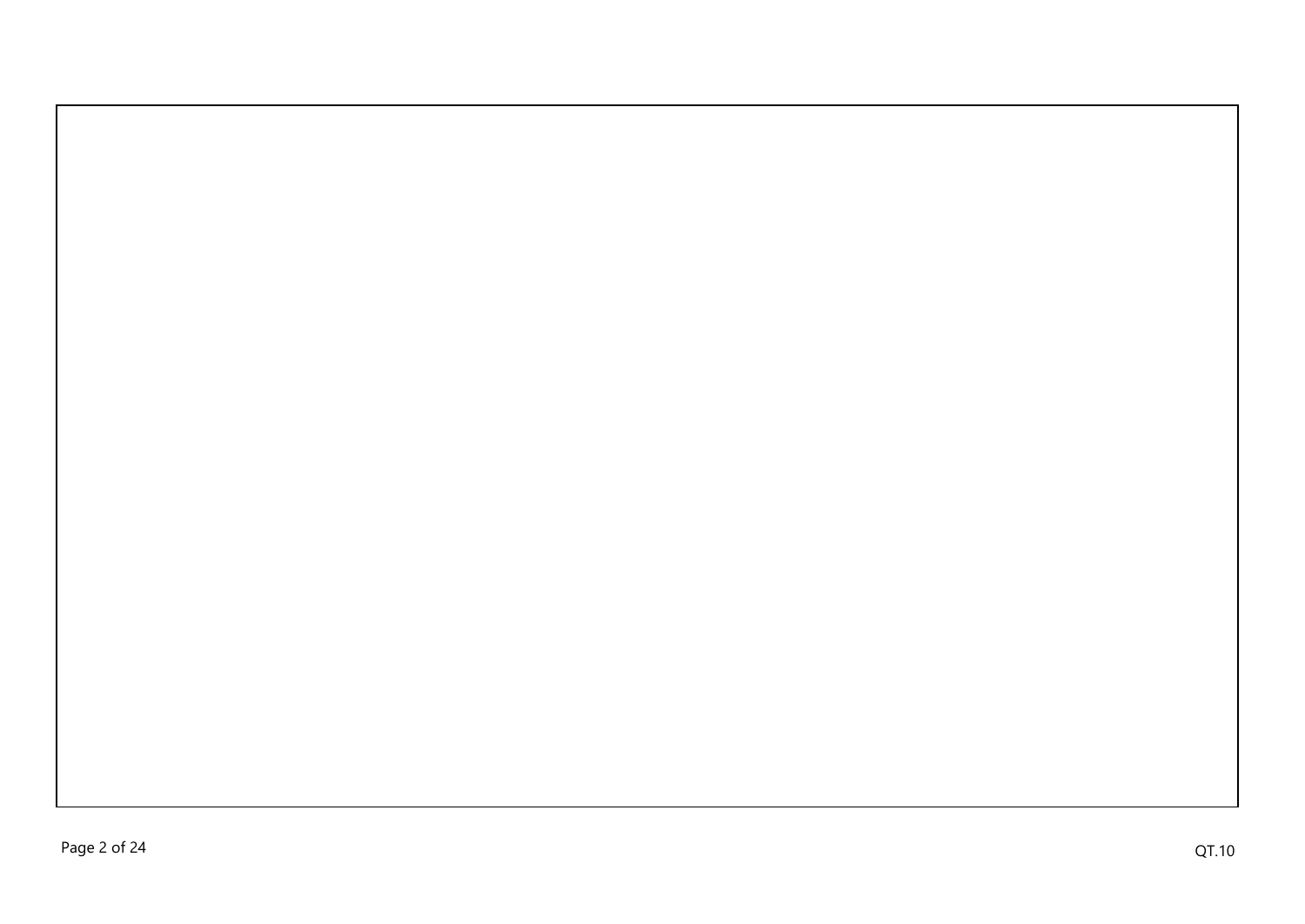| #              | Island                                  | House Name                                          | <b>Name</b>                     | Sex | National ID | ، ه ، بر <u>م</u>                                  | يترمثر                                          |
|----------------|-----------------------------------------|-----------------------------------------------------|---------------------------------|-----|-------------|----------------------------------------------------|-------------------------------------------------|
|                | GDh. Faresmaathodaa                     |                                                     |                                 |     |             |                                                    |                                                 |
|                | GDh. Faresmaathodaa Fares Avah. Addooge |                                                     | Fathmath Madheeha               | F   | A155078     | ג 2 סגנם. גם בצב<br>ציול המיטיר המשי               | وَجِودَة دَمِيدٌ                                |
| $\overline{2}$ | GDh. Faresmaathodaa Fares Avah. Addooge |                                                     | Jumaana Thaufeegu               | F   | A300526     | ג 2 פגג פ ג 270 בי                                 | د محمد مرکز د                                   |
| 3              |                                         | GDh. Faresmaathodaa Fares Avah. Aladhanduge         | Ameelia Hussain                 | F   | A041455     | ر ، ق د ره . د د د .<br>ژ ټر شهرونز . ه څه ترس د ، | أرَوِ وقد أَنْ يَا سَمْدِ سَرْ                  |
| $\overline{4}$ |                                         | GDh. Faresmaathodaa Fares Avah. Aladhanduge         | Fuzoola Ahmed Latheef           | F   | A101265     | ر ، ۱٫۰٫۵ رور د ،                                  | ودوم برەر دې دې                                 |
| 5              |                                         | GDh. Faresmaathodaa Fares Avah. Aladhanduge         | Kausar Ahmed Latheef            | M   | A112171     | ر ، ۲۶۷۵. کردند و ،<br>ژنگرستهری که مرکزمون        | رورو رەرو كەچ                                   |
| 6              |                                         | GDh. Faresmaathodaa Fares Avah. Aladhanduge         | Sihaah Saeed                    | M   | A141462     | ر ، ۱٫۰٫۰ رور د ،<br>ژنگرسهروش پرخ <sup>و</sup> رس | سورج مستعدية                                    |
| 7              |                                         | GDh. Faresmaathodaa Fares Avah. Aladhanduge         | Meesam Muslim                   | F   | A251597     | ر ، ۱٫۰٫۰ رور د ،<br>ژنگرسهروش پرخ <sup>و</sup> رس | ج سەۋە ئەھلىر ئە                                |
| 8              |                                         | GDh. Faresmaathodaa Fares Avah. Aladhanduge         | Aminath Liyusha                 | F   | A300604     | ر ، ق د ره د بر د .<br>ژ نگرستهروش امر قرمزنده ی   | دگر سرگاه در است                                |
| 9              | GDh. Faresmaathodaa Fares Avah. Ali     |                                                     | Mohamed Yaseen                  | M   | A097026     | ىر ، ھەر بەر كەير                                  | ورەرو پۇسىر                                     |
| 10             | GDh. Faresmaathodaa Fares Avah. Ali     |                                                     | Ali Dawood                      | M   | A301186     | ز په ۱۳۶۵ کرو                                      | أەسمجد مەدەر ب                                  |
| 11             | GDh. Faresmaathodaa Fares Avah. Almaas  |                                                     | Anwar Hassan                    | M   | A039679     | ر ، ەررە بەھ مە                                    | رەر ئەسكىر                                      |
| 12             |                                         | GDh. Faresmaathodaa Fares Avah. Anbugasdhoshuge     | Shahid Abdul Samad              | M   | A053815     | ر ، ہ ر د ہ .<br>توسر سهروس کم سور اس سور س        | د و ده وه در و<br> شورتر پره ترپر <i>ب</i> ووتر |
| 13             | GDh. Faresmaathodaa Fares Avah. Aris    |                                                     | Latheefa Mohamed                | F   | A147620     |                                                    | كروتر وره رو                                    |
| 14             | GDh. Faresmaathodaa Fares Avah. Aris    |                                                     | Aishath Yusra Latheef           | F.  | A251577     | ر ، ەررە. كەيرىش                                   | أقهر خنعي الرسوش تخبوتى                         |
| 15             | GDh. Faresmaathodaa Fares Avah. Aris    |                                                     | Nasra Mohamed                   | F   | A301397     | ز ، ه دره . رَيرے                                  | ش ور وره دو<br>شهیوش وبروون                     |
| 16             | GDh. Faresmaathodaa Fares Avah. Asseyri |                                                     | Junaina Jaufaru Rasheed         | F   | A251593     | ار ، ق در د .<br>از بر سهره ش . د د سومر           | في سَمدِ سَمَّ وَجَمْدِ كَمَ سَمَسِيقَر         |
| 17             |                                         | GDh. Faresmaathodaa Fares Avah. Beach Villa         | Ahmed Thaaib                    | M   | A301279     | ترى قامرە ھەمم                                     | ג סג כ"ק כ"                                     |
| 18             |                                         | GDh. Faresmaathodaa Fares Avah. Bilehmaage          | Ahmed Wisam                     | M   | A096971     | ر ۽ ه ريره هيوه وي.<br>تو پڻ سهري هندي وي.         | دەر دەر ھەشى                                    |
| 19             |                                         | GDh. Faresmaathodaa Fares Avah. Bilehmaage          | Ali Hussain                     | M   | A113896     | ر ۽ ه ريره هي ۽ ه پوءِ<br>تو پڻ سهري هي هوجو پ     | أريجي الرسكوريش                                 |
| 20             |                                         | GDh. Faresmaathodaa Fares Avah. Bilehmaage          | Shaffaf Hussain                 | M   | A330345     | ر ۽ ه رره.<br>تو پڻ سهري سي صوبو دي                | شەرۇز برىسىر                                    |
| 21             | GDh. Faresmaathodaa Fares Avah. Binaa   |                                                     | Nafha Thaufeeg                  | F   | A251565     | ز ، ه دره . ه پژ                                   | پره پر پر د و چ                                 |
| 22             |                                         | GDh. Faresmaathodaa Fares Avah. Binunimaage         | Mohamed Sobah                   | M   | A080156     | و با ۱۶۶۵ - مرد سرد کا                             | وره رو دره<br>وبرمرو سنصر                       |
| 23             |                                         | <b>IGDh. Faresmaathodaa Fares Avah. Blue Heaven</b> | Mohamed Rifath Hassan<br>Habeeb | M   | A111133     | ر ۽ ہ د رہ ہے دہ د ہے<br>زير سهروس گھر د د س       | ورەرو مەدەپرىكى ئەھ                             |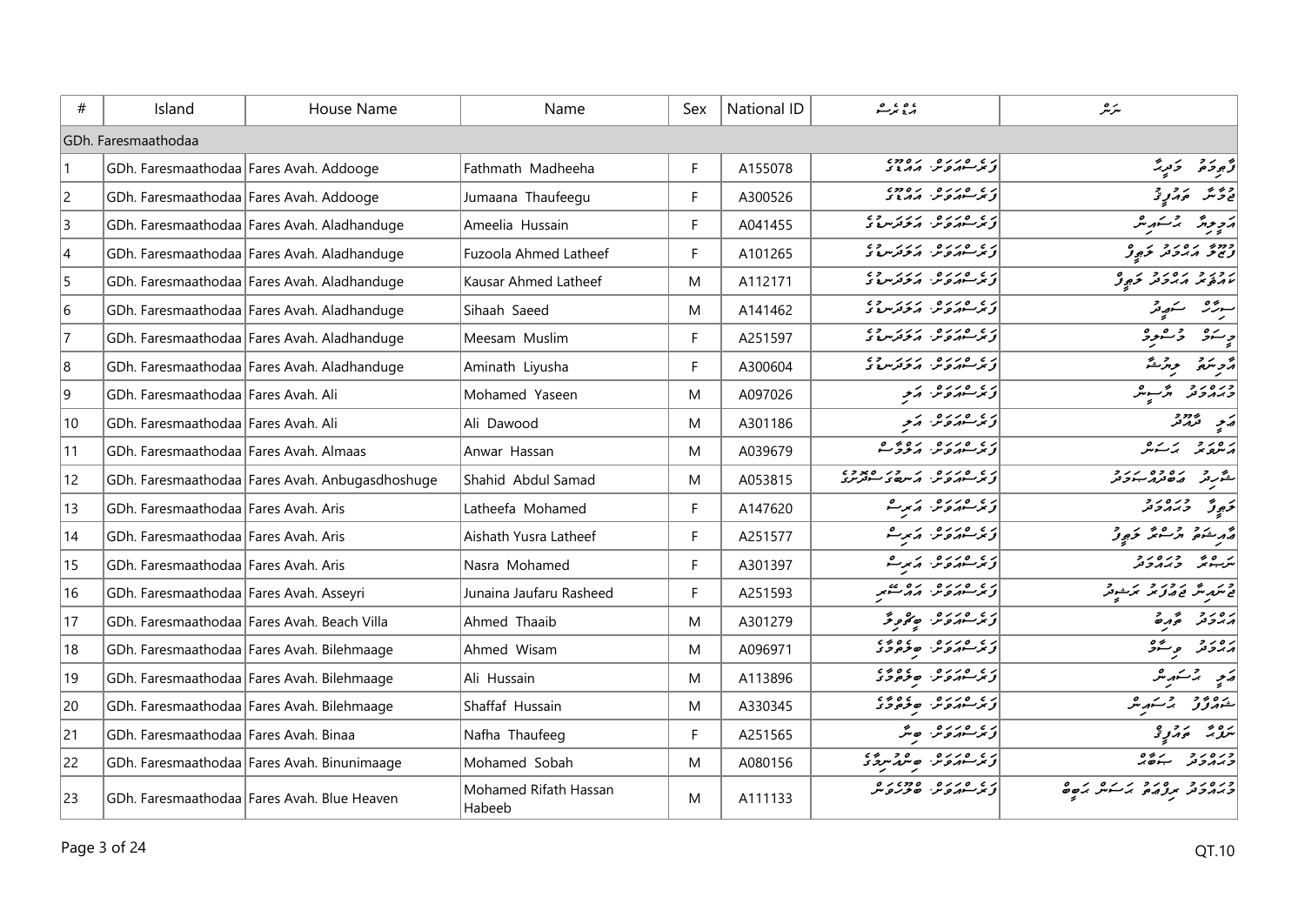| 24 |                                           | GDh. Faresmaathodaa Fares Avah. Bulbulaage        | Najeeba Adam                      | F | A096996 | ر ، ہ ر ر ہ ۔ وہ د پ ،<br>تو بر سوری در صور صور          | سَرْمٍ صَدَّ الرَّحْرَ حَرْ                      |
|----|-------------------------------------------|---------------------------------------------------|-----------------------------------|---|---------|----------------------------------------------------------|--------------------------------------------------|
| 25 |                                           | GDh. Faresmaathodaa Fares Avah. Bulbulaage        | Ibrahim Usool                     | M | A138993 | ر ۽ ہ ر ر ہ ۔ د ہ د د ۽<br>زير سهروس صوصوت               | ەر ھەتمەر 2<br>س<br>رحبيثو                       |
| 26 |                                           | GDh. Faresmaathodaa Fares Avah. Bulbulaage        | Ali Shiham                        | M | A158073 | ر په ه ر ر ه په د و و د په<br>ز پر سوړي د مه مورون       | أركمني المسترجمة                                 |
| 27 |                                           | GDh. Faresmaathodaa Fares Avah. Bulbulaage        | Hussain Shafiee                   | M | A300434 | ر ۽ ه ريره د وه وي ۽<br>تي <i>پڻ سهره س</i>              | رحستهر شر مش <i>تور</i><br>استعراض               |
| 28 |                                           | GDh. Faresmaathodaa Fares Avah. Chanbeyleege      | Ishfau Abdulla Mufeed             | M | A329423 | ز ، ورزه . په سه ،                                       | أم شورٌ مَد مَداللّه وَمِيعَر                    |
| 29 | GDh. Faresmaathodaa Fares Avah. Copy Ge   |                                                   | Ramiza Moosa                      | F | A097000 | ر ۽ ھيءيو ۽ سيمبر ۽<br>تو پڻ سهري تر سيمبر ۽             | أترونج وحسة                                      |
| 30 | GDh. Faresmaathodaa Fares Avah. Copy Ge   |                                                   | Sibaahath                         | F | A329421 | ر ، ق د ره . سي ،<br>توسير شمېر د موږي                   | سرەتىرە                                          |
| 31 | GDh. Faresmaathodaa Fares Avah. Coral     |                                                   | Yaasmeena Abdulla                 | F | A301315 | ر ، ەررو. ، رە                                           | مرَّ- يتر مَصْرَاللّه                            |
| 32 | GDh. Faresmaathodaa Fares Avah. Day Light |                                                   | Ali Murushid                      | M | A071176 | ر ، ٥ ر ر ٥ ، ، ، ٥ ، ٥                                  | أرشمي وحميشوقر                                   |
| 33 | GDh. Faresmaathodaa Fares Avah. Day Light |                                                   | Mohamed Asad                      | M | A081158 | ر ، قراره ، ، در ه                                       | כנסנכ הפניב<br><i>כהחכת ה</i> שו <i>מ</i> ת      |
| 34 | GDh. Faresmaathodaa Fares Avah. Day Light |                                                   | Fathmath Azra Ali                 | F | A141561 | ر ، ورره په دره                                          | و به به به به به به به                           |
| 35 | GDh. Faresmaathodaa Fares Avah. Day Light |                                                   | Ibrahim Jaahu Ali                 | M | A299823 | ر ، ٥ ر ر ٥ ، ، ، د ٥ ،                                  | رە ئرىرو ئەز كەپ                                 |
| 36 |                                           | GDh. Faresmaathodaa Fares Avah. Dhildhaaruge      | Aminath Rasheeda                  | F | A094047 | ر ، ەررە.<br>ۋىرسىمەھىر: تېرىۋىرىمەد                     | أرتجه سيختفر مكرسفونتكر                          |
| 37 |                                           | GDh. Faresmaathodaa Fares Avah. Dhildhaaruge      | Aminath Rasheeda                  | F | A096956 | ر ، ه د ر ه<br>تو بر سهره س میگرفترس                     | أثر والترة والمرسفونش                            |
| 38 |                                           | GDh. Faresmaathodaa Fares Avah. Dhildhaaruge      | Nasreena Moosa                    | F | A125170 | ر ۽ ھ ر ر ھ<br>تي بن سه جي سي تي تي بندي                 | يرے پر بگر حق ش                                  |
| 39 |                                           | GDh. Faresmaathodaa Fares Avah. Dhilkusaage       | Khathuma Mohamed Waheed           | F | A299871 | ر ، ق دره . د و و » ،<br>تو پژستهروش . ترون ستی          | روه وره رو ریدو                                  |
| 40 |                                           | GDh. Faresmaathodaa Fares Avah. Dhilkusaage       | Waheeda Mohamed                   | F | A299878 | ر ، ۲۰٫۵ و ۶۰٫۰<br>زیر شهرویں مرور شی                    | دره دره دره<br>  درگر درگردند                    |
| 41 |                                           | GDh. Faresmaathodaa Fares Avah. Dhimraathuge      | Shamis Sabah                      | M | A251580 | ر په ۲۰۰۵ ورو د د د د<br>نو پر سه د کرد کرد کرد و د      | شوره بده و                                       |
| 42 | GDh. Faresmaathodaa Fares Avah. Dhoadhi   |                                                   | Athif Hussain                     | M | A104887 | تر پڑے پڑھو گھر تھی تھی                                  | ۇ بۇ بەسكىرىش                                    |
| 43 | GDh. Faresmaathodaa Fares Avah. Dhoores   |                                                   | Salim Abdulla                     | M | A075414 | ر ، ەررە بەدە مە                                         | استمعرى وكاله تدالله                             |
| 44 | GDh. Faresmaathodaa Fares Avah. Dhoores   |                                                   | Sameena Abdulla                   | F | A300060 | ر ، ەررە بود، م                                          | سَمَّحٍيثَر صَرَّةَ مِّرَاللَّهُ                 |
| 45 | GDh. Faresmaathodaa Fares Avah. Fathaha   |                                                   | Shifaz Mohamed                    | M | A301157 | ر ، قەررە بەرد                                           | أشوقهم ورودة                                     |
| 46 | GDh. Faresmaathodaa Fares Avah. Fathaha   |                                                   | Ibrahim Shinaz                    | M | A301164 | د ، ق دره . درر                                          | ەرھەتمەر 2<br>ر<br>شەمگەنج                       |
| 47 |                                           | GDh. Faresmaathodaa Fares Avah. Fathishadhuvaruge | Aishath Naseena                   | F | A300738 | ر ، ه د ره. د ه ره د د د ،<br>د بر سهروش: د ه سهرتره برد | لقهر يشكون الترسونتر                             |
| 48 | GDh. Faresmaathodaa Fares Avah. Fehimaa   |                                                   | Aminath Zahura Mohamed<br>Faaroog | F | A301333 | ر ، ق دره . ، د.<br>و بر سهروش . و رژ                    | ם הכ"ג בגם בגם בבים.<br>הבייתם ג'היה בההכנה צ'הב |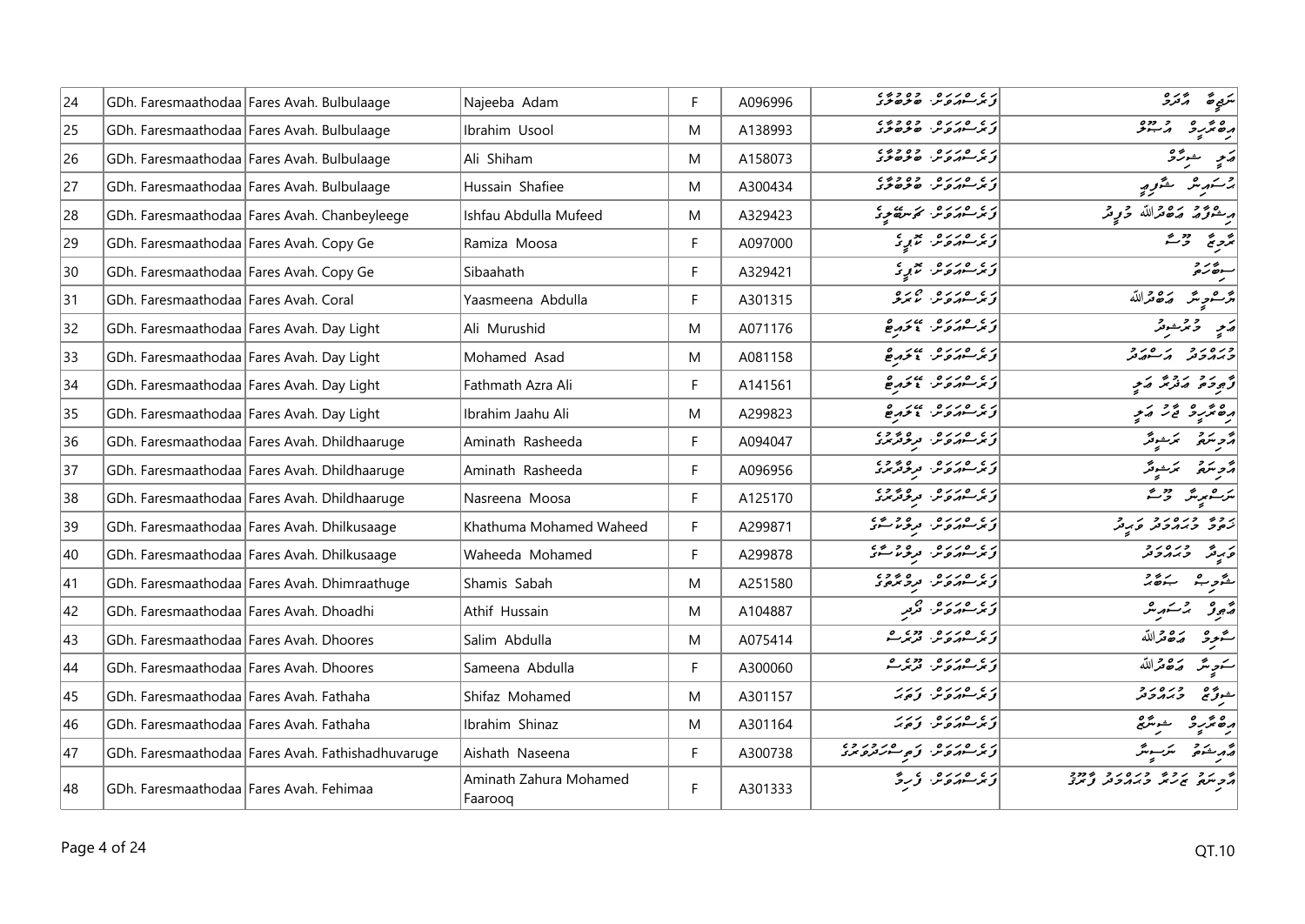| 49 |                                         | GDh. Faresmaathodaa Fares Avah. Finihiyaage  | Ahmed Jameel            | M         | A301092 | د پره د برو.<br>  د بر ۱۳۵۰ و بربر د بر                                                                                                                                                                               | پرورو کے حرفی                                        |
|----|-----------------------------------------|----------------------------------------------|-------------------------|-----------|---------|-----------------------------------------------------------------------------------------------------------------------------------------------------------------------------------------------------------------------|------------------------------------------------------|
| 50 | GDh. Faresmaathodaa Fares Avah. Finimaa |                                              | Arshana Ibrahim         | F         | A251684 | ر ، ، ، ، ، و سرچٌ                                                                                                                                                                                                    | ىر ترىشە ئىر<br>ەھ ئەرج                              |
| 51 | GDh. Faresmaathodaa Fares Avah. Finimaa |                                              | Fathimath Ibrahim       | F         | A300668 | زەرەردە. رىدۇ                                                                                                                                                                                                         | ەرھەترىر <sup>ى</sup><br>ا تو <sub>جو</sub> ر د      |
| 52 | GDh. Faresmaathodaa Fares Avah. Finimaa |                                              | Aishath Shariga         | F         | A329943 | تى ھەر ئەرە بەسرىگە                                                                                                                                                                                                   | پھر ديگر ج<br>ستشعرتنى                               |
| 53 |                                         | GDh. Faresmaathodaa Fares Avah. Fusthulhaage | Hussain Mujuthaba       | ${\sf M}$ | A112844 | ر ، ه د ر ه . د ه و د ،<br>تو پرسه د پر . تو سعونو ی                                                                                                                                                                  | بر شهر سر دورد                                       |
| 54 | GDh. Faresmaathodaa Fares Avah. Gaskuri |                                              | Moomin Ahmed Ibrahim    | M         | A301251 | د ، ه د ره . د ه ه د                                                                                                                                                                                                  | כגב ם גםגב בסיפים                                    |
| 55 | GDh. Faresmaathodaa Fares Avah. Geeth   |                                              | Sausan Basheer          | F         | A251511 | ر ۽ ه ر ره په د                                                                                                                                                                                                       | سكور سكور الأكامير                                   |
| 56 | GDh. Faresmaathodaa Fares Avah. Gofi    |                                              | Aminath Eenaas          | F         | A382826 | ر ، ہے رہ سی سی                                                                                                                                                                                                       | أقرح مقرم                                            |
| 57 |                                         | GDh. Faresmaathodaa Fares Avah. Guley Villa  | Fathuhulla Abdul Raheem | M         | A066522 | ر ، ەررە بەدە<br>توبىر سەھەر ئەنۇبونۇ                                                                                                                                                                                 | روح الله به محصر محدب و                              |
| 58 |                                         | GDh. Faresmaathodaa Fares Avah. Guley Villa  | Shiyah Abdul Rahman     | M         | A120220 | ر ، ەررە بەي ئە                                                                                                                                                                                                       | ر ٥ ٥ ٥ ٥ ٥ ٥ ٥<br>پرې <i>در بربر</i> تر س<br>شەدگەر |
| 59 |                                         | GDh. Faresmaathodaa Fares Avah. Guley Villa  | Shibana Abdul Raheem    | F         | A300450 | ر ، ەررە بەي بە<br>تىمەسىرى ئىمى ئى                                                                                                                                                                                   | ره وه ره<br>پره تربر تر<br>شەڭ ئىگر                  |
| 60 |                                         | GDh. Faresmaathodaa Fares Avah. Gulzaaruge   | Aishath Sama            | F         | A300845 | ر په ۱۷۷۵ وه و په<br>تومرسسهروس که مونع مون                                                                                                                                                                           | ە ئەر ئىشقى ئىسىز                                    |
| 61 |                                         | GDh. Faresmaathodaa Fares Avah. Habaruge     | Hawwa Mohamed           | F         | A096979 | د ، ه د د ه . د ، د ،                                                                                                                                                                                                 | برە پە<br>و رە ر د<br><i>د بە</i> پەر تىر            |
| 62 |                                         | GDh. Faresmaathodaa Fares Avah. Habaruge     | Thasleem Ibrahim        | M         | A300214 | ر ، ه د ره. د ر د ،<br>زیر ۱۳۶۰ ش                                                                                                                                                                                     | ەر ھەترىر ۋ<br>ۇشوچ                                  |
| 63 | GDh. Faresmaathodaa Fares Avah. Hawaii  |                                              | Atheera Abdulla         | F         | A147729 | ر ، ، ، ، ، ، رَوَّ ،                                                                                                                                                                                                 | صَعِيمٌ صَصْحَداللّه                                 |
| 64 | GDh. Faresmaathodaa Fares Avah. Hawaii  |                                              | Mohamed Haidar          | ${\sf M}$ | A147751 | ر ، ، ، ، ، ، ، ، ، ،                                                                                                                                                                                                 | ورەرو شەدىر                                          |
| 65 | GDh. Faresmaathodaa Fares Avah. Hawaii  |                                              | Razana Abdulla          | F         | A299886 | د ، م ، د ه . ر ، د و                                                                                                                                                                                                 | بريج يتر برد قرالله                                  |
| 66 |                                         | GDh. Faresmaathodaa Fares Avah. Hazaarumaage | Abdulla Rasheed         | M         | A069984 |                                                                                                                                                                                                                       | مَدْ هُمْرَاللّه مَرْسُومْر                          |
| 67 |                                         | GDh. Faresmaathodaa Fares Avah. Hazaarumaage | Mariyam Nasiha          | F         | A300968 | ر ، ٥ ر ر ٥ ر <u>په و د ،</u><br>ز بر ۱ <b>۰۰۰ ر ب</b> کر <del>و</del> و                                                                                                                                              | رەرە شەر                                             |
| 68 |                                         | GDh. Faresmaathodaa Fares Avah. Hazaarumaage | Hussain Maaheen         | M         | A300972 | ر ، ه د ره. کره و د ،<br>توسر سهره س                                                                                                                                                                                  | يز شهر شهر محرب هر                                   |
| 69 |                                         | GDh. Faresmaathodaa Fares Avah. High Light   | Aslam Moosa             | M         | A071423 | د پره د برو ته تروه چ                                                                                                                                                                                                 | بر عروم وحرث                                         |
| 70 | GDh. Faresmaathodaa Fares Avah. Hiyaa   |                                              | Hassaan Hassan          | M         | A300757 | ر ، مەررە<br>توبۇسىمەھ <sup>ى</sup> ز ب                                                                                                                                                                               | برە ئەش برىسىر                                       |
| 71 | GDh. Faresmaathodaa Fares Avah. Hiyaa   |                                              | Lisaan Hassan           | ${\sf M}$ | A300758 | ى ئەھمەدە بەر                                                                                                                                                                                                         | ىرىشىتى بركىش                                        |
| 72 | GDh. Faresmaathodaa Fares Avah. Hiyaa   |                                              | Lamha Hassan Haleem     | F         | A310224 | ز ، قراره بارگ                                                                                                                                                                                                        | روی ټر شهر ټروی                                      |
| 73 |                                         | GDh. Faresmaathodaa Fares Avah. Hiyaalaage   | Hassan Haleem           | ${\sf M}$ | A097007 | ر ، ەررو. پەردە                                                                                                                                                                                                       | ىز سەھ ئىمبر <sup>ى</sup>                            |
| 74 |                                         | GDh. Faresmaathodaa Fares Avah. Hiyaaleege   | Mohamed Azmeel          | M         | A064195 | ا پر پر عربر دی به سر مرکز بر سر میتواند به این برای استفاده بر استفاده بر استفاده بر استفاده بر می<br>برای میکند به سر میکند به سر میتواند به سر بر سر بر سر بر سر بر سر بر سر بر سر بر سر بر سر بر سر بر سر بر سر ب | ورەرو روو                                            |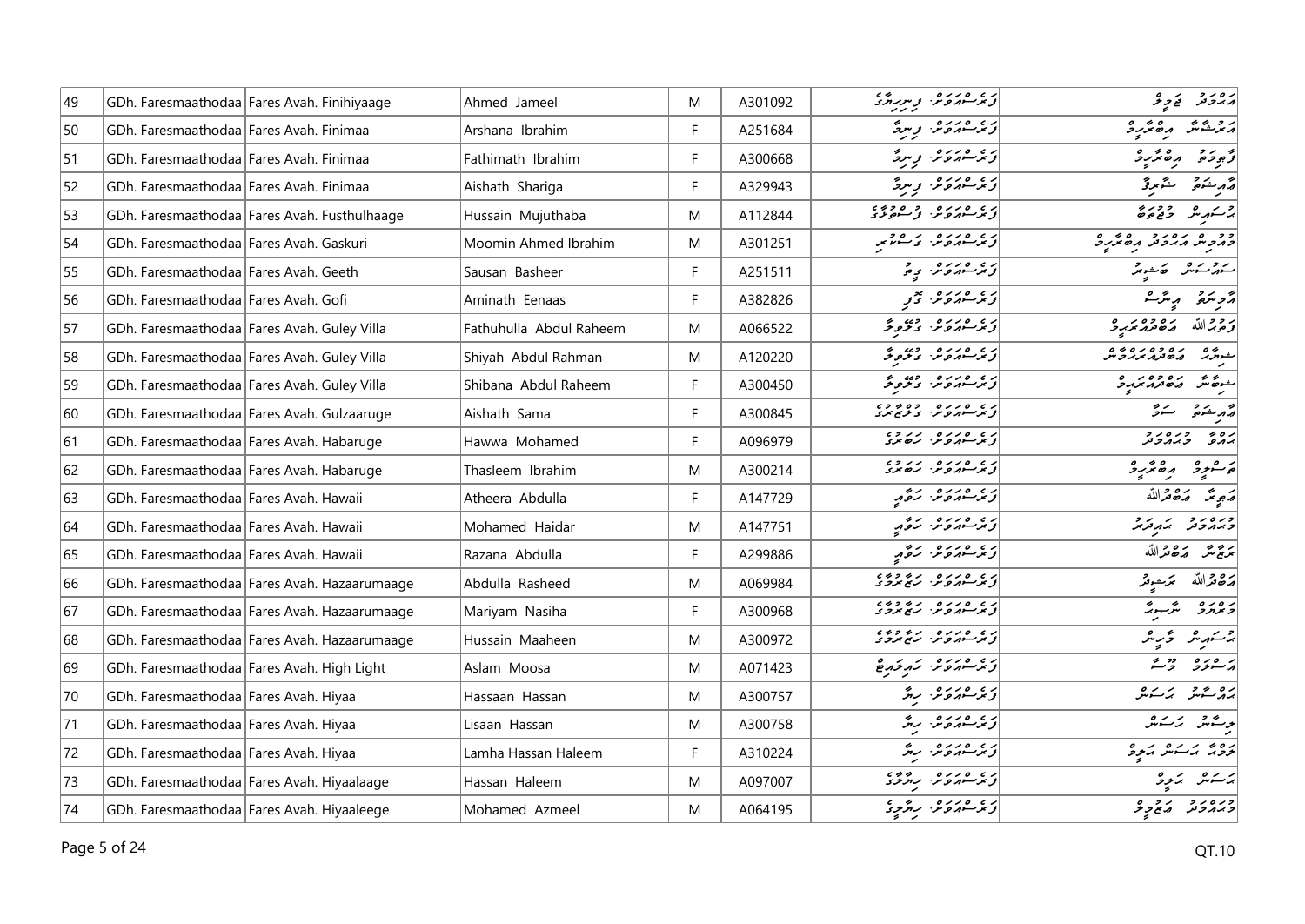| 75 |                                          | GDh. Faresmaathodaa Fares Avah. Husnooge      | Waleeda Abdul Sathaar    | F         | A067186 | د ، ه د ره . د ه دد ،                                          | و دو ده ده ده دو                                                               |
|----|------------------------------------------|-----------------------------------------------|--------------------------|-----------|---------|----------------------------------------------------------------|--------------------------------------------------------------------------------|
| 76 |                                          | GDh. Faresmaathodaa Fares Avah. Husnooge      | Aliya Abdul Sattar       | F         | A126492 | د ، ه د د ه . د ه دد ،                                         | 2201 0201 22                                                                   |
| 77 |                                          | GDh. Faresmaathodaa Fares Avah. Husnooge      | Samahath Hussain         | F         | A251549 | د ، ه د ره . د ه دد ،                                          | سۇ يەر بەر ئەسكەنلە                                                            |
| 78 |                                          | GDh. Faresmaathodaa Fares Avah. Husnuheenaage | Mohamed Amir Ahmed       | ${\sf M}$ | A035522 | ار ، ق دره او ماه دره د                                        | כנסנכ ש כ נסנכ<br>בגמבת הכת הגבת                                               |
| 79 |                                          | GDh. Faresmaathodaa Fares Avah. Husnuheenaage | Aishath Naila            | F         | A043582 | ر ، ەررە بېرىشى ،                                              | ە ئەخسى ئىر                                                                    |
| 80 |                                          | GDh. Faresmaathodaa Fares Avah. Husnuheenaage | Shehenaaz Ahmed          | F         | A097011 | و ، ، ، ، ، ، و و ، ، ، ،                                      | ے دور دورو                                                                     |
| 81 |                                          | GDh. Faresmaathodaa Fares Avah. Husnuheenaage | Samiya Ahmed             | F         | A112183 | ار ، ه دره د و ه و د »                                         | سەدەر كەردىر                                                                   |
| 82 |                                          | GDh. Faresmaathodaa Fares Avah. Husnuheenaage | Fathimath Mohamed        | F         | A160546 | ار ، ق دره او ماه دره د                                        | و در در درد                                                                    |
| 83 |                                          | GDh. Faresmaathodaa Fares Avah. Husnuheenaage | Aishath Firusha          | F         | A251539 | تى ئەمەرە بەر ئەسرىر سى                                        | مەرىشى رىرىش                                                                   |
| 84 |                                          | GDh. Faresmaathodaa Fares Avah. Husnuheenaage | Asadullah Abdul Latheef  | M         | A300954 | ار ، ه دره د و ه و د و ،                                       | بر بروالله برە وەبر و                                                          |
| 85 |                                          | GDh. Faresmaathodaa Fares Avah. Husnuheenaage | Ahmed Akhuthar           | M         | A300955 | ار ، ه دره د و ه و د و ،                                       | رەرد رورد                                                                      |
| 86 |                                          | GDh. Faresmaathodaa Fares Avah. Husnuheenaage | <b>AISHATH ZUHA AMIR</b> | F         | A335673 | تى ئەمەرە بەر ئەسرىر سى                                        | وأرشك بالمحالي وأوالم                                                          |
| 87 | GDh. Faresmaathodaa Fares Avah. Jeyz     |                                               | Mohamed Jaisham Jamshadh | ${\sf M}$ | A322715 | ر ، ٥ ر ر ٥ . ، ، ٥<br>و <del>ب</del> ر ۱ <i>۰ . و ر</i> . و ج | ورەرو ئەرىئى بەھلەر                                                            |
| 88 |                                          | GDh. Faresmaathodaa Fares Avah. Kaamiyaabuge  | Hassan Hilmy             | M         | A112178 | ر ، ، ، ، ، و.                                                 | يرسەنئە بەيۋىي                                                                 |
| 89 |                                          | GDh. Faresmaathodaa Fares Avah. Kaamiyaabuge  | Ahmed Nishan             | M         | A300785 | ر ، ہ ر ر ہ ۔ ی و ،<br>توسر سمروس کا د برھ ی                   | رەر بەرشەر                                                                     |
| 90 |                                          | GDh. Faresmaathodaa Fares Avah. Kaamiyaabuge  | Saifullah Hassan         | M         | A300891 | ر ، ، ، ، ، ، ، ، ، ،                                          | برسەمىر<br>سَتَعْصُرُ مَنْ اللَّهُ                                             |
| 91 |                                          | GDh. Faresmaathodaa Fares Avah. Kenereege     | Layaqath Ali             | M         | A027091 | د ، ه دره . ، ، ، ،                                            | كروزة وكالمحي                                                                  |
| 92 |                                          | GDh. Faresmaathodaa Fares Avah. Kenereege     | Ali Zahir                | M         | A084901 | ر ، ، ، ر ، ، ، ، ، ، ، ،<br>  تی سر سه در هر ، ما سر پر د     | أەسمجە ستى سرىتىلى                                                             |
| 93 | GDh. Faresmaathodaa Fares Avah. Kinaaraa |                                               | Ahmed Shiran             | M         | A158573 |                                                                | أرور ومنتقبهم                                                                  |
| 94 | GDh. Faresmaathodaa Fares Avah. Kokaa    |                                               | Fathimath Gasim          | F         | A073231 | ر ، قراره میژه                                                 | وتبوختم تخسوط                                                                  |
| 95 | GDh. Faresmaathodaa Fares Avah. Kokaa    |                                               | Aminath Agil             | F         | A160533 | ر ، قراره میژه                                                 | أرتج سترة المتحفظ                                                              |
| 96 | GDh. Faresmaathodaa Fares Avah. Kokaa    |                                               | Ahmed Aagil              | M         | A161065 | ر ، قراره میژه                                                 | رەر ئەر                                                                        |
| 97 | GDh. Faresmaathodaa Fares Avah. Kokaa    |                                               | Aishath Agil             | F         | A354922 | ر ، ق در پر پر                                                 | مەر شىم ئىسىمى ئى                                                              |
| 98 | GDh. Faresmaathodaa Fares Avah. Maafahi  |                                               | Ali Azim                 | M         | A301087 | زەرەردە، ئۇزىر                                                 | $\begin{array}{cc} \circ & \circ & \circ \\ \circ & \circ & \circ \end{array}$ |
| 99 |                                          | GDh. Faresmaathodaa Fares Avah. Maafusheege   | Zuhaira Moosa            | F         | A083500 | ر ، ەررە. دۇر،                                                 | ەزىر ئەستە<br>ئ                                                                |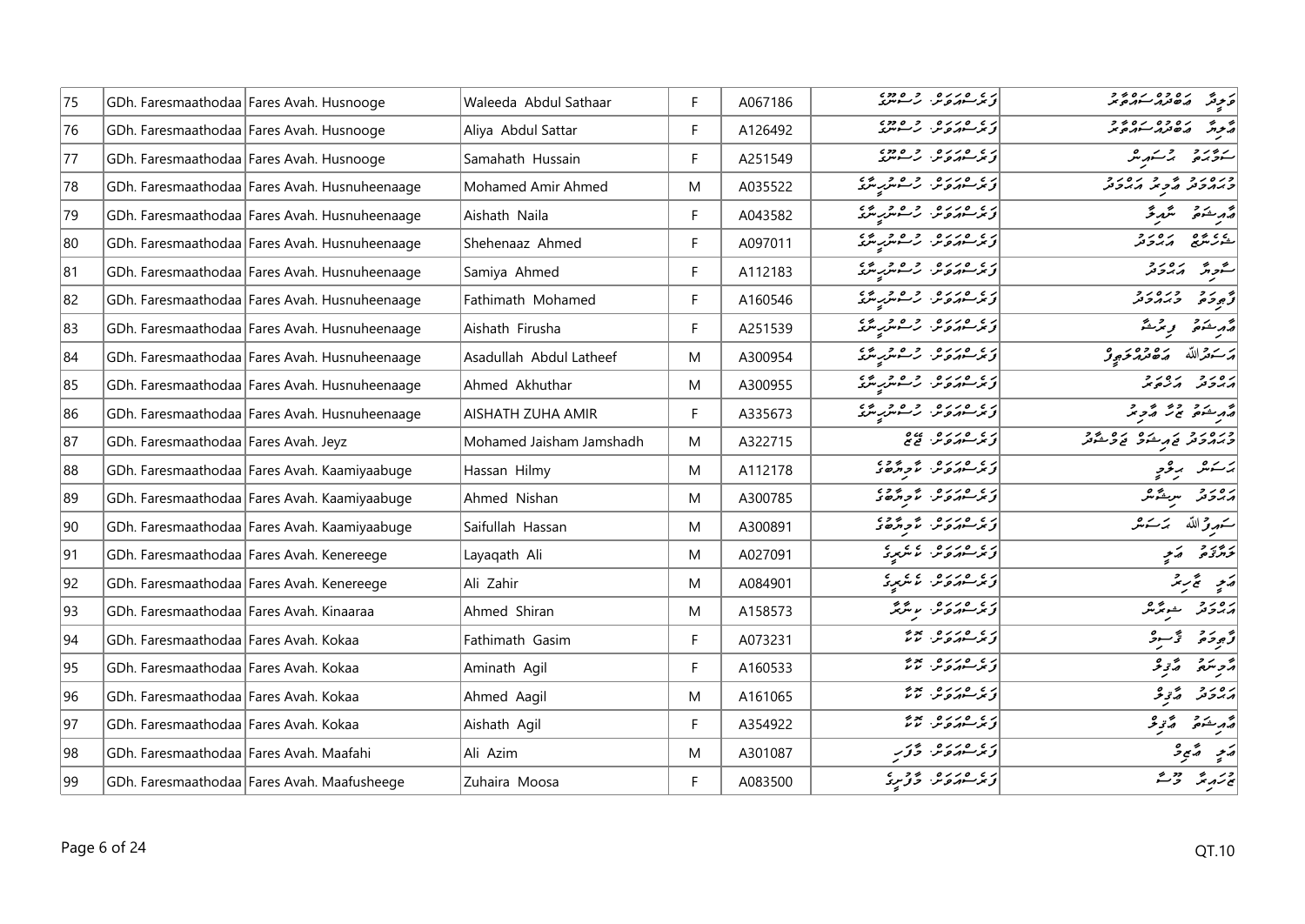| 100 | GDh. Faresmaathodaa Fares Avah. Meyga  |                                               | Fathimath Shuhana Ahmed<br>Rasheed | F. | A104222 | ر ، مردره مید<br>تر پژسوړه بر د ت                                | و و د د د د د د د د بر او د                        |
|-----|----------------------------------------|-----------------------------------------------|------------------------------------|----|---------|------------------------------------------------------------------|----------------------------------------------------|
| 101 | GDh. Faresmaathodaa Fares Avah. Meyga  |                                               | Ibrahim Riyaz                      | M  | A148152 | ر ، ق دره . ، ، د<br>تو <del>ب</del> ر شهره ش . <del>.</del> د ک | ارەپرىرە<br>ىرەڭرىشە                               |
| 102 | GDh. Faresmaathodaa Fares Avah. Meyga  |                                               | Mariyam Reea Riyaz                 | F. | A322640 | ر ، ہے رہ ، ، ، ،<br>تو پھر سور کر اور                           | ر ه ر ه<br><del>ر</del> بربرگر<br>ىرە ئەرەر شە     |
| 103 | GDh. Faresmaathodaa Fares Avah. Mihiri |                                               | Dhirasa Mohamed                    | F. | A301110 | د ، وړږو. وربر                                                   | و ره ر و<br><i>و پر</i> و تر<br>وړمگر مش           |
| 104 | GDh. Faresmaathodaa Fares Avah. Mihiri |                                               | Ahmed Salathu                      | M  | A301111 | د ، ورو.<br>د بر ۱۶۵ وربر                                        | ره رو د بروو<br>پرېدونر سنوچ                       |
| 105 |                                        | GDh. Faresmaathodaa Fares Avah. Miho Palace   | Mariyam Thuhufa Ali                | F  | A128914 | ر ، ەررە بەر بىر ە                                               | رەرە دەپ كې                                        |
| 106 |                                        | GDh. Faresmaathodaa Fares Avah. Miho Palace   | Khadeeja Ali                       | F  | A300693 | زء ہ رہے. پر ور ور د                                             | تزويعٌ = الأسمح                                    |
| 107 |                                        | GDh. Faresmaathodaa Fares Avah. Moonimaage    | Mohamed Shaan                      | M  | A086877 | ر ۽ ھربرھ آھندي<br>تي تر سوري سرچي                               | ورەرو ئەھ                                          |
| 108 |                                        | GDh. Faresmaathodaa Fares Avah. Moonimaage    | Shaheeba Jaufar                    | F. | A091738 | נים פנים וחדשים<br>ציבורו ביודעים                                | ىر 12 مىلى<br>مى <i>مى</i> رىمى<br>المشريحة        |
| 109 |                                        | GDh. Faresmaathodaa Fares Avah. Moonimaage    | Mariyam Jaufar                     | F. | A095829 | ג זי פגגם וחדות זי<br>צי <i>ג אי אי אי אי ביינד</i> י ז          | נפנס נבנב                                          |
| 110 | GDh. Faresmaathodaa Fares Avah. Moosum |                                               | Aishath Asma                       | F  | A154844 | ر ، ہ ر ر ہ ۔ د و ہ<br>تو بر سهروش کو سور                        | أمر من أو أو المركب المركبة و                      |
| 111 |                                        | GDh. Faresmaathodaa Fares Avah. Morning Paris | Jeeza Mohamed                      | F  | A046295 | ر، ورزه می سرچی و م                                              |                                                    |
| 112 |                                        | GDh. Faresmaathodaa Fares Avah. Morning Paris | Mariyam Ibrahim                    | F. | A097013 | ر ، وړ روه مه پرېټرونو پر ه                                      | נ פנים פיי פי<br>קינוניק גם <i>ג</i> ניק           |
| 113 |                                        | GDh. Faresmaathodaa Fares Avah. Morning Paris | Aishath Raula                      | F. | A152180 | كى مەردە ، ئىرسرىكى بىر ئى                                       | مەر ئىستىم ئىرە ئىس                                |
| 114 |                                        | GDh. Faresmaathodaa Fares Avah. Morning Paris | Ishra Mohamed                      | F. | A251545 | ر ، ق دره . گر سرس و بر ب                                        | و ره ر د<br>تر پر تر تر<br>مەشقىر                  |
| 115 |                                        | GDh. Faresmaathodaa Fares Avah. Morning Paris | Mohamed Liushad                    | M  | A300993 | و پر ۱۶٬۰۰۰ و مرسر مربوع کرد.                                    | ورەرو ورشگور<br>وبەدونر وپرېشگور                   |
| 116 |                                        | GDh. Faresmaathodaa Fares Avah. Morning Paris | Raufa Mohamed                      | F  | A300998 | ز ، وړره ، و پرېر شرور کرگ                                       | ىر دې<br>بىر بەرتى<br>و رە ر د<br><i>د بر</i> گرىز |
| 117 | GDh. Faresmaathodaa Fares Avah. Naares |                                               | Seena Latheef                      | F. | A074142 | ر ، ەررو. ئۇيرى                                                  | سېنگر ئۇي <sub>تۇ</sub> ر                          |
| 118 | GDh. Faresmaathodaa Fares Avah. Naares |                                               | Jinan Ibrahim Latheef              | M  | A094060 | ر ، ەررو. ئۇي ھ                                                  | وبرمر رەتزېرد ئېرو                                 |
| 119 | GDh. Faresmaathodaa Fares Avah. Naares |                                               | Leena Latheef                      | F  | A124494 | ر ، ەررو. ئۇيرى                                                  | پوسٹر کریموٹر                                      |
| 120 | GDh. Faresmaathodaa Fares Avah. Naares |                                               | Sama Latheef                       | F  | A299902 | ر ، ەررو. پۇي ھ                                                  | شۇ ئەپەيۇ                                          |
| 121 | GDh. Faresmaathodaa Fares Avah. Naares |                                               | Dheena Latheef                     | F. | A301323 | ر ، ەررو. ئۇيۇر                                                  | مړینگر کوچې تو                                     |
| 122 | GDh. Faresmaathodaa Fares Avah. Naares |                                               | Lassan Latheef                     | M  | A301324 | ر ، ەررو. پۇي ھ                                                  | ترەر شەر ئەمۇر                                     |
| 123 | GDh. Faresmaathodaa Fares Avah. Naares |                                               | Fathimath Layana Layagath          | F. | A320078 | ر ، ەررو. پۇي ھ                                                  | و و د و د و د و د و د                              |
| 124 |                                        | GDh. Faresmaathodaa Fares Avah. Naariguge     | Mohamed Nasir                      | M  | A027506 | ر ، ٥ رر ٥<br>زىرىسىمبىرى                                        | ورەرو شەر                                          |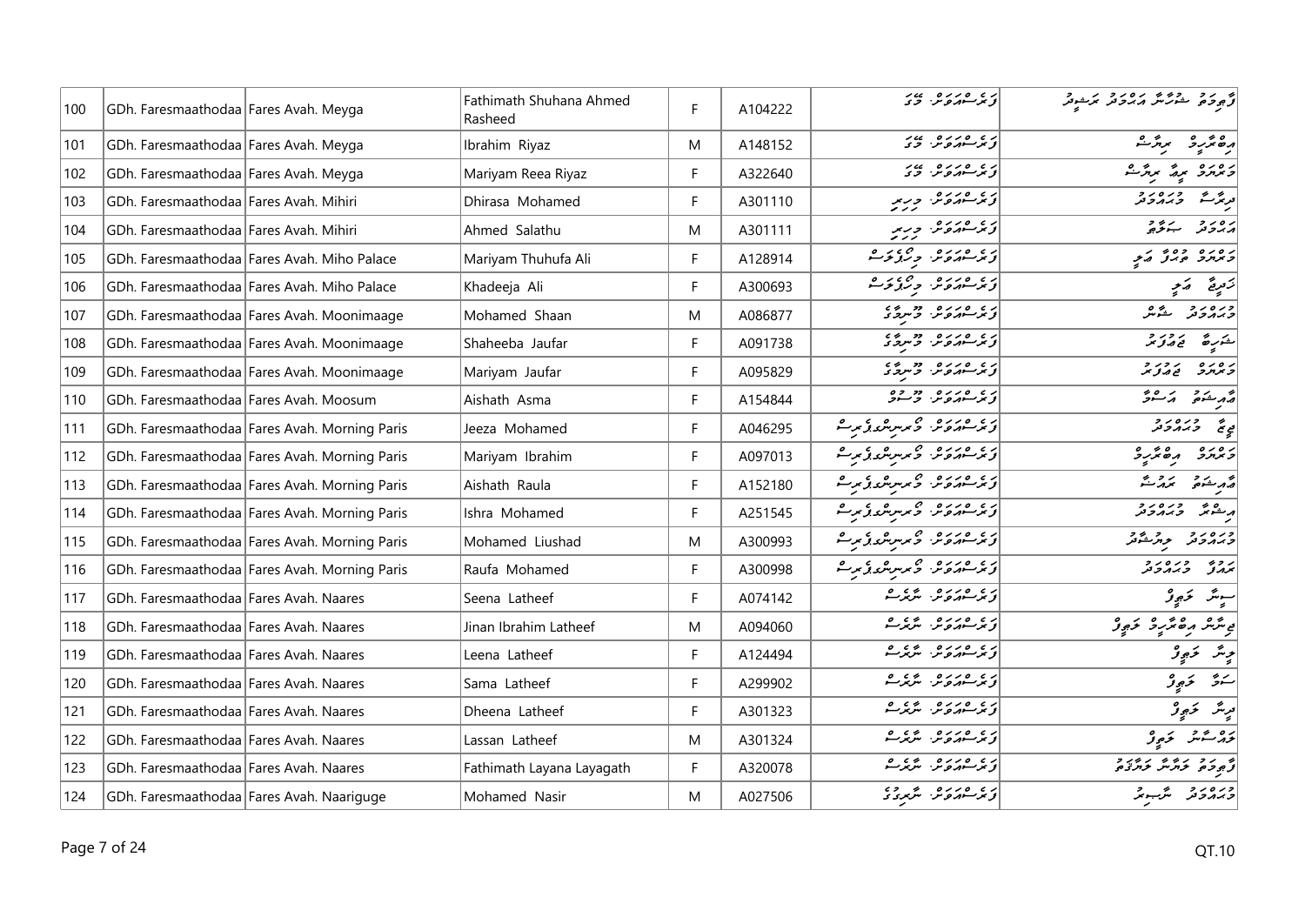| 125 |                                          | GDh. Faresmaathodaa Fares Avah. Naariguge    | Aishath Nahidha            | F | A042143 | ر ، ه د ره.<br>زیر سهره ش. شریری ی                | أقرم يسكوها التكرير                    |
|-----|------------------------------------------|----------------------------------------------|----------------------------|---|---------|---------------------------------------------------|----------------------------------------|
| 126 |                                          | GDh. Faresmaathodaa Fares Avah. Night Flower | Fathmath Samha Naufal      | F | A265474 | ر ۽ ور روپ رووي دي.<br>تي مرسوم کرد سمدھ تي توڪير | و دو ده و مروره                        |
| 127 | GDh. Faresmaathodaa Fares Avah. Niru     |                                              | Nabeela Ahmed              | F | A301205 | ر ، قەرەر سەر                                     | سَهِعٌ دَيْرٍ وَ رَ                    |
| 128 | GDh. Faresmaathodaa Fares Avah. Noothari |                                              | Fathimath Latheefa         | F | A097036 | ر ، ق د ره . «ر                                   | وٌمِ وَمَعْ لَمَ وَمِ وَّ              |
| 129 | GDh. Faresmaathodaa Fares Avah. Noothari |                                              | Faihaa Mohamed             | F | A251563 | ر ، ق د د ه . د                                   | و رە ر د<br>تر پر تر تر<br>ا تەرىر پىر |
| 130 | GDh. Faresmaathodaa Fares Avah. Noothari |                                              | Mariyam Fasaaha            | F | A251598 | ر ، ہے دے میں<br>توسیر مرکز میں سرچ س             | رەرە زىش                               |
| 131 | GDh. Faresmaathodaa Fares Avah. Noothari |                                              | Ali Shuzain                | M | A301236 |                                                   | أوسمج ويتمريش                          |
| 132 | GDh. Faresmaathodaa Fares Avah. Noothari |                                              | Ibrahim Islam              | M | A301240 | ر ، ق د د ه .<br>ژ بر شهرو بر . شهو بر            | رەپرىر رىسۇد                           |
| 133 | GDh. Faresmaathodaa Fares Avah. Noothari |                                              | Ashraq Mohamed             | M | A301243 | ر ، ے رو۔ دور                                     | ر قرار وره رو<br>مشوری وبرمرونر        |
| 134 |                                          | GDh. Faresmaathodaa Fares Avah. Noovilaage   | Madhahath Mohamed Latheef  | F | A039961 | ر ، ہ ر ر ہ ۔ ۔ ۔ ۔<br>توسر سهروس شروبخر          | رزرد دره ده کمبور                      |
| 135 |                                          | GDh. Faresmaathodaa Fares Avah. Noovilaage   | Mohamed Latheef Moosa      | M | A039962 | ر ، ہ ر رہ ۔ ۔۔ ۔ ،<br>تو بر سهروس سرونوی         | ورەرو <sub>كەب</sub> و دىم             |
| 136 |                                          | GDh. Faresmaathodaa Fares Avah. Noovilaage   | Aminath Hussain            | F | A045502 | ر ، ەررە. « »<br>تىمەسىم تەش شەپرى                | أوالمحمد المتعالي المستوسر             |
| 137 |                                          | GDh. Faresmaathodaa Fares Avah. Noovilaage   | Hamiyya Latheef            | F | A047257 | ر ، ہ ر رہ ۔ دو دی<br>توسر سهروش شرح پور          | بروادا والمجاور                        |
| 138 |                                          | GDh. Faresmaathodaa Fares Avah. Noovilaage   | Thahiyya Latheef           | F | A069707 | ر ، ەررو. « دى                                    | تەبەر ئە ئۇيۇ                          |
| 139 |                                          | GDh. Faresmaathodaa Fares Avah. Noovilaage   | Hussain Mohamed Latheef    | M | A076101 | ر ، ہ ر ر ہ ۔ ۔ ۔ ۔<br>تو بر سمدوس شروعر          | ير سكر سر در در در ديدو                |
| 140 |                                          | GDh. Faresmaathodaa Fares Avah. Noovilaage   | Ibrahim Ziyau Mohamed      | M | A077203 | ر ، ہ ر رہ ۔ دو دی<br>توسر سهروش شرح پور          | גם מינים נוחד כמגבע                    |
| 141 |                                          | GDh. Faresmaathodaa Fares Avah. Noovilaage   | Ahmedullah Mohamed Latheef | M | A125024 | ر ، ہ ر ر ہ ۔ ۔ ۔ ۔<br>توسر سهروش سرونوی          | بره روالله وبره رو تزبوی               |
| 142 |                                          | GDh. Faresmaathodaa Fares Avah. Noovilaage   | Fazna Mohamed Latheef      | F | A132129 | د ، ه د ده. دو د ،<br>د بر سهروش شروعر            | ر و د وره رو د و کورگ                  |
| 143 |                                          | GDh. Faresmaathodaa Fares Avah. Pretty Kite  | Aminath Nasra              | F | A144789 | وبمرحدة وبروبرو بمراد                             | أمجر سكره ومستركم                      |
| 144 |                                          | GDh. Faresmaathodaa Fares Avah. Pretty Kite  | Thasliya Mohamed           | F | A300198 | د عدد ده. د مرجء کرده                             | وره ورود وردو                          |
| 145 |                                          | GDh. Faresmaathodaa Fares Avah. Pretty Kite  | Fathimath Mohamed          | F | A300202 | و عدد مديره بر موسيد مربع                         | قروح ورەرد                             |
| 146 |                                          | GDh. Faresmaathodaa Fares Avah. Randhoadhi   | Shifa Naseem               | F | A076037 |                                                   | خبرگر   امکرسپور                       |
| 147 |                                          | GDh. Faresmaathodaa Fares Avah. Randhoadhi   | Sakeena Moosa              | F | A096951 |                                                   | سەر شەھ تە                             |
| 148 |                                          | GDh. Faresmaathodaa Fares Avah. Randhoadhi   | Abdulla Hamzath Naseem     | M | A096952 | ر ، ہ ر رہ ۔ رہ ہی<br>تو بڑ سوری ۔ بڑ سرفرفر      | رە داللە بروبر د سرب                   |
| 149 |                                          | GDh. Faresmaathodaa Fares Avah. Randhoadhi   | Amaanath Naseem            | F | A138416 |                                                   | پرځندې ترکو                            |
| 150 |                                          | GDh. Faresmaathodaa Fares Avah. Randhoadhi   | Ibrahim Muslih             | M | A299926 | د ، ه د ره . پره ۵ .                              | رەپرىر دىبور                           |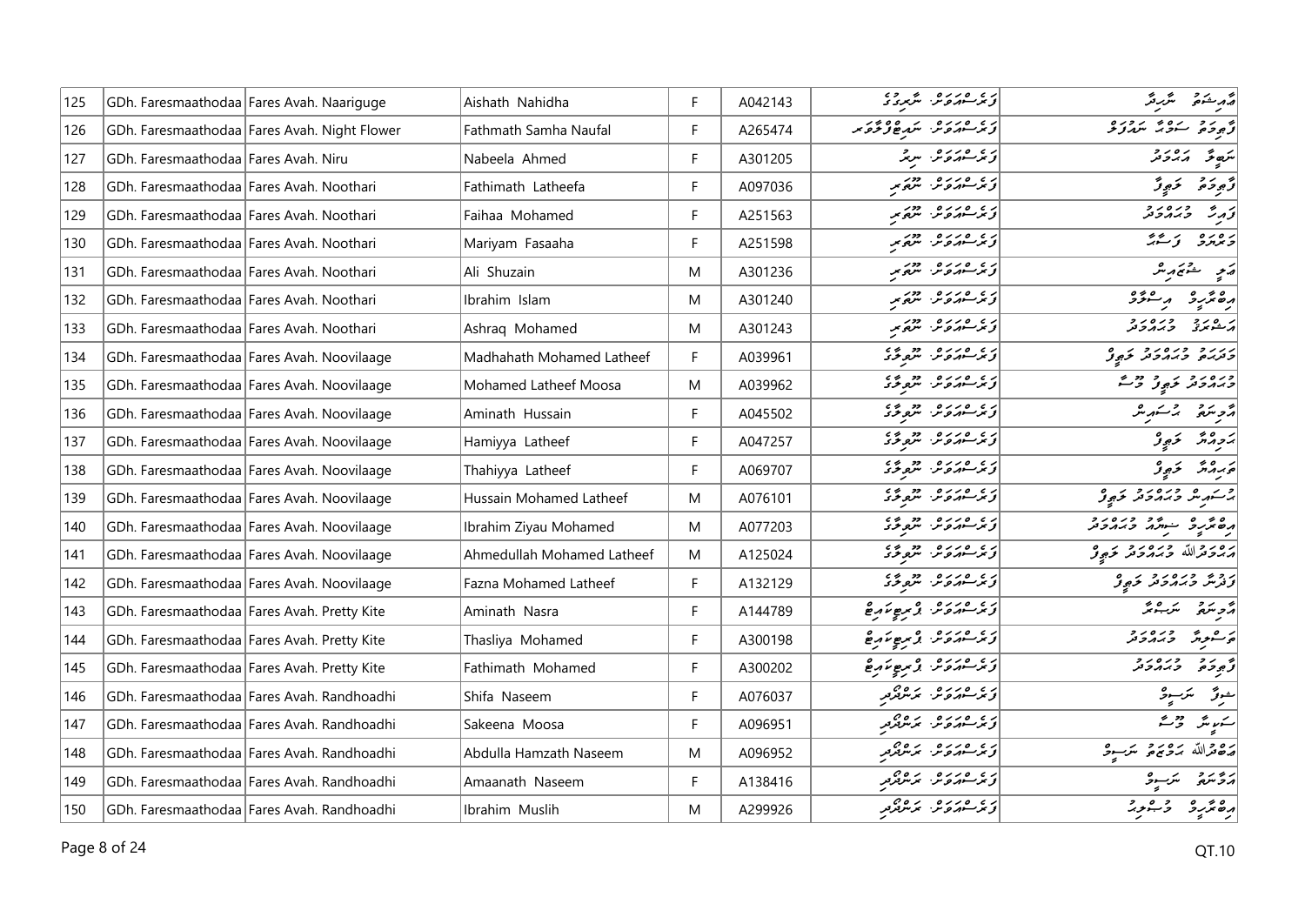| 151 | GDh. Faresmaathodaa Fares Avah. Ranfaru  |                                              | Zuha Laamir                 | F  | A300715 | د ، ه د ره . پره د و                                                     | ج ش شو بر<br>  ج ش                                                                                                                                                                                                               |
|-----|------------------------------------------|----------------------------------------------|-----------------------------|----|---------|--------------------------------------------------------------------------|----------------------------------------------------------------------------------------------------------------------------------------------------------------------------------------------------------------------------------|
| 152 | GDh. Faresmaathodaa Fares Avah. Rose     |                                              | Fathmath Faruhadha          | F. | A162592 | ز ، ورزه. چې ه                                                           | و و د و و و و د                                                                                                                                                                                                                  |
| 153 | GDh. Faresmaathodaa Fares Avah. Rose     |                                              | Fauza Faisal                | F  | A251505 | ر ، قەرىر قىرىشى ھە                                                      | أذرجج وكرجو                                                                                                                                                                                                                      |
| 154 | GDh. Faresmaathodaa Fares Avah. Rose     |                                              | Faruhana Faisal             | F. | A251508 | ز ، ەررە. برگ                                                            | ويرژش وَرسکو                                                                                                                                                                                                                     |
| 155 | GDh. Faresmaathodaa Fares Avah. Rose     |                                              | Faruhan Faisal              | M  | A300119 | ز ، ەررە. برگ                                                            | زىرگىر ئەربىگى                                                                                                                                                                                                                   |
| 156 |                                          | GDh. Faresmaathodaa Fares Avah. Roshanhaaru  | Afzal Adam                  | M  | A044696 | ر ، ق د ره ه ه د ه د و<br>تو بر شهروش هر شوشرند                          | ره رو په ده<br>پروختو پرترو                                                                                                                                                                                                      |
| 157 |                                          | GDh. Faresmaathodaa Fares Avah. Roshanhaaru  | Mahufooz Faisal             | M  | A299803 | ر ، ەررە بەرەپەر<br>توپرىسىمبەر بەشكىرىگەن                               | رەپىرە تەرىبىر                                                                                                                                                                                                                   |
| 158 | GDh. Faresmaathodaa Fares Avah. Seesange |                                              | Mariyam Nuha Asjad          | F. | A389121 | ر ، ق دره . سوستهره ،                                                    | נ סנים - כבי הם ניבות<br>כינות כ- יינגל האבייני                                                                                                                                                                                  |
| 159 | GDh. Faresmaathodaa Fares Avah. Silver   |                                              | Suaid Saudhulla             | M  | A300121 | د ، ه درو. سوده پر                                                       | حصص سنصر الله                                                                                                                                                                                                                    |
| 160 | GDh. Faresmaathodaa Fares Avah. Thaasge  |                                              | Azumeela Ali                | F  | A132842 | ر ، ەررە ، ئەر،                                                          | ەتج چۇ ھەمچ                                                                                                                                                                                                                      |
| 161 |                                          | GDh. Faresmaathodaa Fares Avah. Thiburoazuge | Aminath Shazna Abdul Majeed | F. | A078054 | נט סנגם - כמכט<br>ציג - מתפיני תפוד שיב                                  | ه در د دره بر دره در د<br>مرد سره شری س ماه تر ترد تو تر                                                                                                                                                                         |
| 162 |                                          | GDh. Faresmaathodaa Fares Avah. Thiburoazuge | Shiyana Abdul Majeed        | F  | A153169 | ر ، ه د ره موه د ، د ،<br><mark>ز</mark> بر سهروس م <sub>و</sub> ه برج د | شرمگر پر محمد حرکت محمد                                                                                                                                                                                                          |
| 163 |                                          | GDh. Faresmaathodaa Fares Avah. Three Star   | Mariyam Shara               | F. | A371963 |                                                                          | رەرە شەتر                                                                                                                                                                                                                        |
| 164 |                                          | GDh. Faresmaathodaa Fares Avah. Three Star   | Aishath Shafa               | F  | A388200 |                                                                          | مەر ئىككى ئىككى                                                                                                                                                                                                                  |
| 165 | GDh. Faresmaathodaa Fares Avah. Thuna    |                                              | Ahmed Athuhar               | M  | A301224 | ر ، ق د ده . ق ش                                                         | גם ג' די ג' די ג' די ה' די ה' די ה' די ה' די ה' די ה' די ה' די ה' די ה' די ה' די ה' די ה' די ה' די ה' די ה' די<br>די ה' די ה' די ה' די ה' די ה' די ה' די ה' די ה' די ה' די ה' די ה' די ה' די ה' די ה' די ה' די ה' די ה' די ה' די |
| 166 | GDh. Faresmaathodaa Fares Avah. Thuna    |                                              | Athiyya Hassan              | F. | A301228 | ر ، ق دره . و بر                                                         | مومد من من                                                                                                                                                                                                                       |
| 167 | GDh. Faresmaathodaa Fares Avah. Udhares  |                                              | Ahmed Aiman                 | M  | A038302 | ر ، ق دره معرد و .<br>تو بر سهروس معربگر ک                               | גפיב ג'גליל                                                                                                                                                                                                                      |
| 168 | GDh. Faresmaathodaa Fares Avah. Udhares  |                                              | Afaf Abdul Azeez            | F. | A050224 | ر ، ه د ره . ور ، ه<br>تو بر سهروس . ه تر بر سه                          | روه ره ده در و                                                                                                                                                                                                                   |
| 169 | GDh. Faresmaathodaa Fares Avah. Udhares  |                                              | Shahida Abdul Azeez         | F. | A096946 | ر ، ق دره معرد و .<br>تو بر سهره بر معرب ا                               | شرقر مەمرومىي                                                                                                                                                                                                                    |
| 170 | GDh. Faresmaathodaa Fares Avah. Udhares  |                                              | Mohamed Eeman               | M  | A101031 | ر ، ق دره معرد و .<br>تو بر سهره بر معرب ا                               | ورەر دۇھ                                                                                                                                                                                                                         |
| 171 | GDh. Faresmaathodaa Fares Avah. Udhares  |                                              | Abdul Azeez Moosa           | M  | A126402 | د ، ه د ره . د د ، د و                                                   | גם כסג ם - כבילי<br>הסט <i>יבה <sub>ש</sub>ם - כ</i> בילי                                                                                                                                                                        |
| 172 | GDh. Faresmaathodaa Fares Avah. Udhares  |                                              | Shameema Ahmed Zuhury       | F. | A126403 | ر ، ق د ده . ور ، مه                                                     | شكور مددود ودير                                                                                                                                                                                                                  |
| 173 | GDh. Faresmaathodaa Fares Avah. Udhares  |                                              | Mariyam Sana Abdul Azeez    | F  | A299792 | ر ، ق د ده . ور ، م<br>تو بر سهروس . مرتوبگر                             | ر ور و مسکن رو وور <sub>ی</sub> و<br><i>د بر بر د م</i> سکن مصر <i>خور</i> نم                                                                                                                                                    |
| 174 | GDh. Faresmaathodaa Fares Avah. Viavathi |                                              | Aminath Ahmed               | F. | A097050 | ر ، ق دره . و در                                                         | مەر ئەر ئەر ئەر                                                                                                                                                                                                                  |
| 175 | GDh. Faresmaathodaa Fares Avah. Viavathi |                                              | Abdulla Shiyam              | M  | A123180 |                                                                          | مَرْهُ قُرَاللَّهُ شَـ مَرَّرْ                                                                                                                                                                                                   |
| 176 | GDh. Faresmaathodaa Fares Avah. Viavathi |                                              | Ahmed Ashham                | M  | A251575 |                                                                          | رەرد رىشرو                                                                                                                                                                                                                       |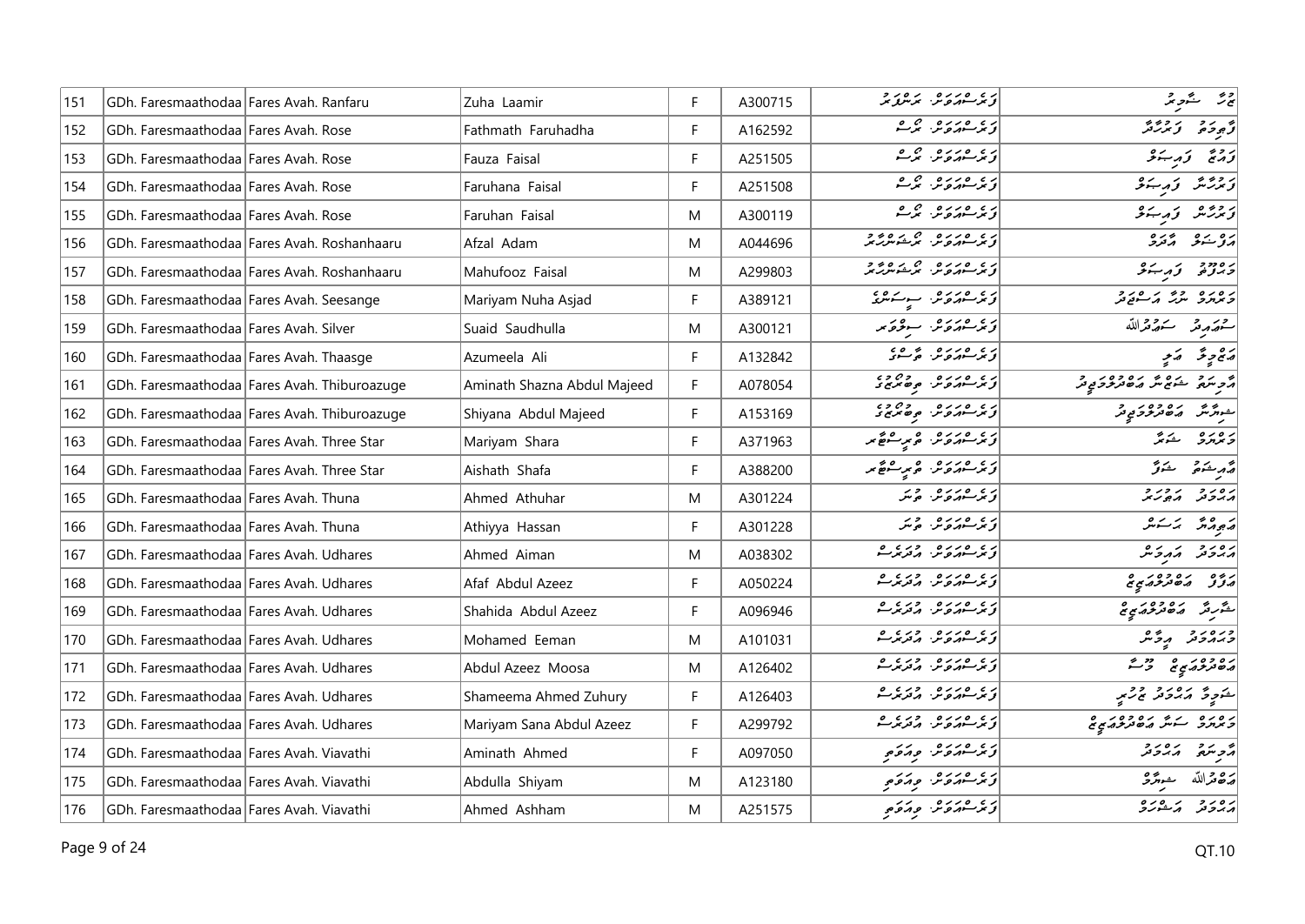| 177 | GDh. Faresmaathodaa Fares Avah. Viavathi   |                                                | Fathimath Shahza            | F. | A301415 | ر ، ق در ه. و در                                           | أوالمح وكالمحترمة                                                  |
|-----|--------------------------------------------|------------------------------------------------|-----------------------------|----|---------|------------------------------------------------------------|--------------------------------------------------------------------|
| 178 | GDh. Faresmaathodaa Fares Avah. Viavathi   |                                                | Aishath Shifza              | F. | A301418 | ر ، ق دره . و در                                           | شەۋڭج<br>و د مشو د<br>مرد مشو ه                                    |
| 179 |                                            | GDh. Faresmaathodaa Fares Avah. Villa Roalhi   | Safiya Abdulla              | F. | A096958 | ر ، ہ ر رہ<br>تو بر سهروش و <del>و</del> برو               | جَوبِرَّ صَصَّرَاللَّهُ                                            |
| 180 |                                            | GDh. Faresmaathodaa Fares Avah. Villa Roalhi   | Hussain Mohamed             | M  | A112445 | ر ، ہ درہ موٹر دی۔<br>تو بر سهروش و <del>ڈ</del> برو       | ج کے مرکز وجہ دوسر و                                               |
| 181 |                                            | GDh. Faresmaathodaa Fares Avah. Villa Roalhi   | Faza Mohamed                | F. | A251550 | د ، ، ، ، ، ، و و و ، ، ،                                  | ت ورەر د                                                           |
| 182 |                                            | GDh. Faresmaathodaa Fares Avah. Villa Roalhi   | Shaza Mohamed               | F  | A301120 |                                                            | ے پر ورور و<br>شونج وبرابروتر                                      |
| 183 |                                            | GDh. Faresmaathodaa Maathodaa Avah. Aaraasth   | Mohamed Nooree              | M  | A099658 |                                                            | و ر ه ر د<br>تر پر تر تر<br>لترمر                                  |
| 184 |                                            | GDh. Faresmaathodaa Maathodaa Avah. Aaraasth   | Raufaa Nooree               | F. | A252418 | מממננס ממסכ<br>בתומפיני היק שים                            | لترمير<br>ىردىق                                                    |
| 185 |                                            | GDh. Faresmaathodaa Maathodaa Avah. Aaraasth   | Fathimath Nazeefa           | F  | A303240 |                                                            | ژُودَهُ سَعٍرٌ                                                     |
| 186 |                                            | GDh. Faresmaathodaa Maathodaa Avah. Aaraasth   | Aroosha Mohamed             | F. | A303241 | מממגנה ממים כ                                              | ەردومىتە<br>و ره ر و<br><i>و پر</i> و تر                           |
| 187 |                                            | GDh. Faresmaathodaa Maathodaa Avah. Aaraasth   | Nasha Nooree                | F  | A303250 |                                                            | .<br> سرینڈ شرمر                                                   |
| 188 |                                            | GDh. Faresmaathodaa Maathodaa Avah. Aaraasth   | Ahuzam Mohamed              | M  | A368906 | پر پر دره پر دره<br>حوړ د ویر گريگو                        | و ره ر و<br>تر پر تر تر<br>ىر جەنچە بىر<br>مەنزىيى بىر             |
| 189 |                                            | GDh. Faresmaathodaa Maathodaa Avah. Ablagheege | <b>Mohamed Sharaf Ahmed</b> | M  | A300982 |                                                            | ورەر د بەرە بەرد<br><i>چەم</i> ردىر شى <mark>بزن</mark> ى مەردىر   |
| 190 |                                            | GDh. Faresmaathodaa Maathodaa Avah. Addooge    | Athifa Abdul Baree          | F. | A054641 | שמשנגם גם <del>ונ</del> ם<br>בס <b>צו<i>בתי ו</i>וג</b> וב | ر ۵ ۶ وه ۶ مر<br>ومجوقر                                            |
| 191 |                                            | GDh. Faresmaathodaa Maathodaa Avah. Addooge    | Ali Didi                    | M  | A120087 | מממננס נסחו<br>כם s בתפיל המ s z                           | <i>ړ و</i> ترتر<br>۶۶۶                                             |
| 192 |                                            | GDh. Faresmaathodaa Maathodaa Avah. Addooge    | Aishath Ibrahim             | F. | A154232 | שמשנגם גם <del>ונ</del> ם<br>בס <b>צו<i>בתי ו</i>וג</b> וב | مەھترىرى<br>ر<br>در ۲ سنده                                         |
| 193 | GDh. Faresmaathodaa   Maathodaa Avah. Alfa |                                                | Shuhoodh Waheed             | M  | A333256 | پر پر رو ده ده<br>وی درونز کروژ                            | ر و دو و<br>سشومر تعر<br>ءَ ٻر تر                                  |
| 194 | GDh. Faresmaathodaa Maathodaa Avah. Ali    |                                                | Aminath Nusra               | F. | A146353 | پر پر رہ در<br>حرم جما <i>د شہ</i>                         | ىتربە ئە<br>ە ئەر سىرە                                             |
| 195 | GDh. Faresmaathodaa Maathodaa Avah. Ali    |                                                | Almas Ali                   | F  | A252496 | پر پر رہ در<br>وی دی س                                     | ىرە ب <sub>ۇ ش</sub><br>ەكىسى                                      |
| 196 | GDh. Faresmaathodaa Maathodaa Avah. Ali    |                                                | Hassaan Ali                 | M  | A298967 | ويدورره ممر                                                | بروشهر<br>ەتىر                                                     |
| 197 | GDh. Faresmaathodaa Maathodaa Avah. Ali    |                                                | Ghassan Ali                 | M  | A298968 | پر پر ره کر                                                | ره مشر منو                                                         |
| 198 |                                            | GDh. Faresmaathodaa Maathodaa Avah. Andhaazuge | Mohamed Jamshad             | M  | A044996 | پر پر دره دره پر ده<br>حرم <b>درگر</b> در سرگر <u>ی</u> د  | ورەرو رەپەر<br><i>جەم</i> ەدىر ق <sub>ە</sub> رىش <mark>ەتر</mark> |
| 199 |                                            | GDh. Faresmaathodaa Maathodaa Avah. Andhaazuge | Ahmed Jamshood              | M  | A266008 | پر پر دره ده پر ده<br>ترج د بر در مرتزی                    | ر ہ ر ح د د د د<br>پربرختر نے پر شوتر                              |
| 200 |                                            | GDh. Faresmaathodaa Maathodaa Avah. Andhaazuge | Arsheeda Hassan             | F. | A303212 | پر پر دره دره پر ده<br>حرم <b>د مر</b> در مرتری د          | مەمرىسىدىگە بەسكىلگە                                               |
| 201 |                                            | GDh. Faresmaathodaa Maathodaa Avah. Asareege   | Ahmed Sabah                 | M  | A077029 | پر پر دره برگرده<br>حقیقه ویژ برگشتیری                     | رەرو سەرو                                                          |
| 202 |                                            | GDh. Faresmaathodaa Maathodaa Avah. Asareege   | Ibrahim Shanoon             | M  | A098155 | پیوبرره برگره<br>حقحه مقر ایکسیونی                         | دە ئەرە ئەدەر                                                      |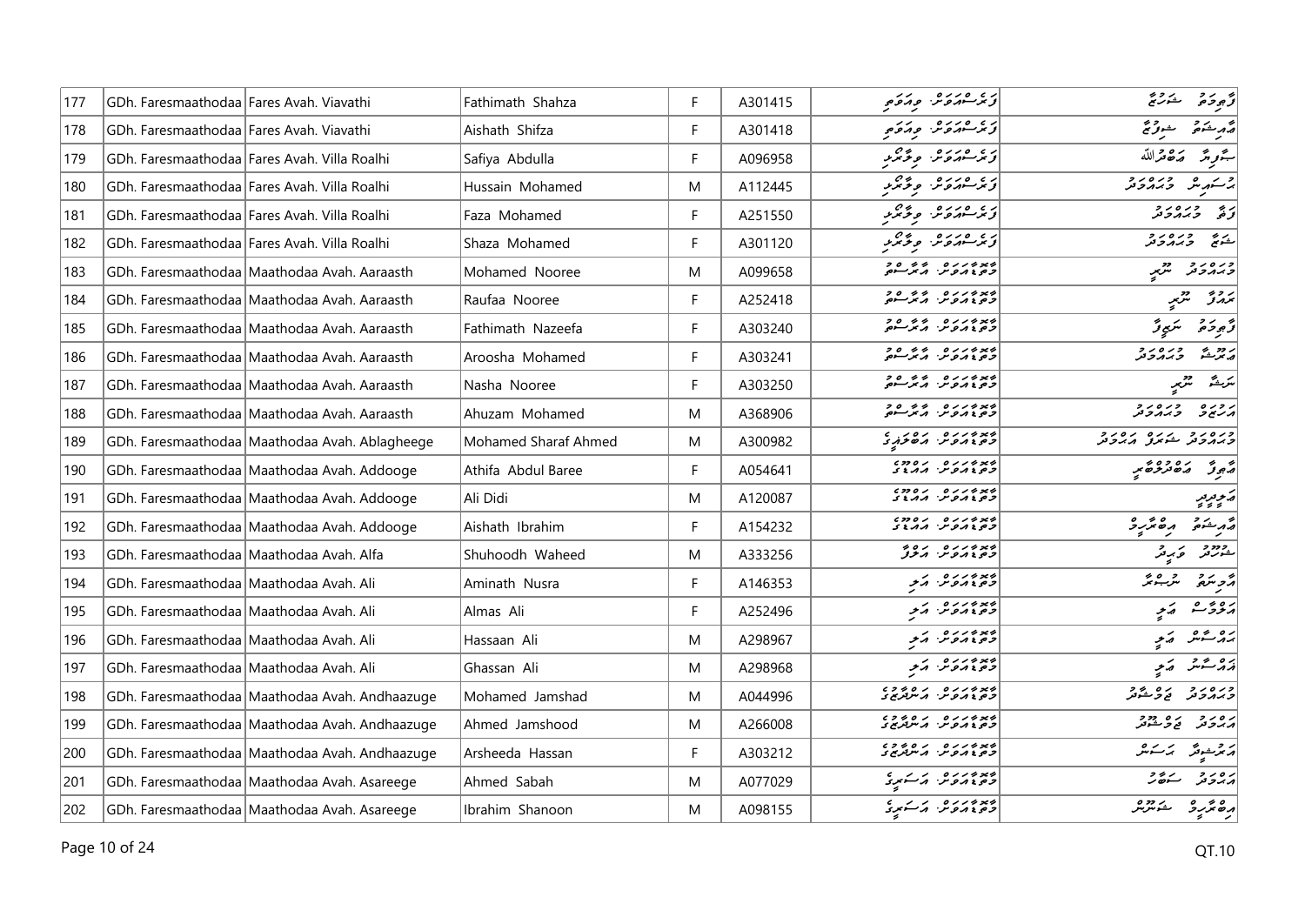| 203 | GDh. Faresmaathodaa Maathodaa Avah. Asareege    | Aminath Agisa           | F | A303714 | پیوبرره برگره<br>حوودمون برگوری                                                                                                                                                                                                                                                                                                                                                                                                                                  | أثر حرمتهم<br>ە ئەتەپ ئىسىگە                           |
|-----|-------------------------------------------------|-------------------------|---|---------|------------------------------------------------------------------------------------------------------------------------------------------------------------------------------------------------------------------------------------------------------------------------------------------------------------------------------------------------------------------------------------------------------------------------------------------------------------------|--------------------------------------------------------|
| 204 | GDh. Faresmaathodaa Maathodaa Avah. Asareege    | Ali Akubaru             | M | A303715 | پر پر دره برگرده<br>حقیقه ویژگی برگستمبری                                                                                                                                                                                                                                                                                                                                                                                                                        | $\begin{vmatrix} 2 & 2 & 2 \\ 2 & 3 & 2 \end{vmatrix}$ |
| 205 | GDh. Faresmaathodaa Maathodaa Avah. Asseyri     | Nihaan Amjad            | M | A329835 |                                                                                                                                                                                                                                                                                                                                                                                                                                                                  | سرگر گروم د                                            |
| 206 | GDh. Faresmaathodaa Maathodaa Avah. Athireege   | Ahmed Latheef           | M | A072691 |                                                                                                                                                                                                                                                                                                                                                                                                                                                                  | برەر دىر دې                                            |
| 207 | GDh. Faresmaathodaa Maathodaa Avah. Athireege   | Mohamed Latheef         | M | A079468 | ומי מגם היה היה היה בין היה היה בין היה בין היה בין היה בין היה בין בין היה בין בין היה בין בין היה בין בין הי<br>היה בין היה בין היה בין היה בין היה בין היה בין היה בין היה בין היה בין בין היה בין בין היה בין בין היה בין בי                                                                                                                                                                                                                                 | ورەر دېرە                                              |
| 208 | GDh. Faresmaathodaa Maathodaa Avah. Athireege   | Maimoona Abdul Latheef  | F | A082206 | ימינגם.<br>כתובתפתי ה <sub>תמ</sub> ל                                                                                                                                                                                                                                                                                                                                                                                                                            | בתכת הסינת בתב                                         |
| 209 | GDh. Faresmaathodaa Maathodaa Avah. Athireege   | Dhua Adam               | F | A165708 | במיניני ה <sub>קימ</sub> ל                                                                                                                                                                                                                                                                                                                                                                                                                                       | و په مرده<br>تر <i>ه</i> گرترو                         |
| 210 | GDh. Faresmaathodaa Maathodaa Avah. Bageechaage | Fareesha Abdulla        | F | A040717 |                                                                                                                                                                                                                                                                                                                                                                                                                                                                  | برە قراللە<br> تزىرىشە                                 |
| 211 | GDh. Faresmaathodaa Maathodaa Avah. Bageechaage | Nafia Abdulla           | F | A077702 |                                                                                                                                                                                                                                                                                                                                                                                                                                                                  | <i>سَّعِيةً مَ</i> صَّدَاللَّه                         |
| 212 | GDh. Faresmaathodaa Maathodaa Avah. Bageechaage | Siyana Abdulla          | F | A092724 |                                                                                                                                                                                                                                                                                                                                                                                                                                                                  | جوَيْرَ صَدَّقْرَاللَّهُ                               |
| 213 | GDh. Faresmaathodaa Maathodaa Avah. Bilaaluge   | Zuruathu                | F | A098241 | پر پر دره<br>وي درونر مونور                                                                                                                                                                                                                                                                                                                                                                                                                                      | و و ر و<br>بح بمرجر ح                                  |
| 214 | GDh. Faresmaathodaa Maathodaa Avah. Bilaaluge   | Aishath Moosa           | F | A098242 | پر در رو.<br>وي درونر : ھڅخه                                                                                                                                                                                                                                                                                                                                                                                                                                     | دين شهر<br>لتجميعتمو                                   |
| 215 | GDh. Faresmaathodaa Maathodaa Avah. Bilaaluge   | Mohamed Mueen           | M | A114869 | پر در رو<br>وی درونر مونور                                                                                                                                                                                                                                                                                                                                                                                                                                       | و ره ر د<br>تر پر ژنر<br>خەرىش                         |
| 216 | GDh. Faresmaathodaa Maathodaa Avah. Bilaaluge   | Saulath Moosa           | F | A131464 | پر در رو<br>وی دوش صوری                                                                                                                                                                                                                                                                                                                                                                                                                                          | سەدىرە دەپ                                             |
| 217 | GDh. Faresmaathodaa Maathodaa Avah. Binaa       | Fathmath Mohamed        | F | A166893 | پیوبرره<br>دی دوبر صگر                                                                                                                                                                                                                                                                                                                                                                                                                                           | و بر ۵ پر و<br>تر ټرکر تر<br>ا تو پر بر د              |
| 218 | GDh. Faresmaathodaa Maathodaa Avah. Buchaage    | Mariyam Waheeda         | F | A069081 | $\begin{array}{cc} c \leftrightarrow c & o & o \lor o \times c \to c \circ c \circ c \circ c \lor c & o \lor c \circ c \end{array}$                                                                                                                                                                                                                                                                                                                              | د ۱۵ د کار تر                                          |
| 219 | GDh. Faresmaathodaa Maathodaa Avah. Buchaage    | Aishath Rishma          | F | A119983 |                                                                                                                                                                                                                                                                                                                                                                                                                                                                  | أأور مشكم أستمر المراشور                               |
| 220 | GDh. Faresmaathodaa Maathodaa Avah. Buchaage    | Fathimath Abdulla       | F | A120262 | $\begin{array}{cc} \mathcal{C} & \mathcal{C} & \mathcal{C} & \mathcal{C} & \mathcal{C} & \mathcal{C} & \mathcal{C} & \mathcal{C} & \mathcal{C} & \mathcal{C} & \mathcal{C} & \mathcal{C} & \mathcal{C} & \mathcal{C} & \mathcal{C} & \mathcal{C} & \mathcal{C} & \mathcal{C} & \mathcal{C} & \mathcal{C} & \mathcal{C} & \mathcal{C} & \mathcal{C} & \mathcal{C} & \mathcal{C} & \mathcal{C} & \mathcal{C} & \mathcal{C} & \mathcal{C} & \mathcal{C} & \mathcal$ | وتجوح وكالله                                           |
| 221 | GDh. Faresmaathodaa Maathodaa Avah. Buchaage    | Aminath Abdulla         | F | A158612 | $\begin{array}{cc} c \leftrightarrow c & o & o \lor o \to c \to c \ S \to c & o \lor c & o \end{array}$                                                                                                                                                                                                                                                                                                                                                          | أتحريمهم الاهتمالله                                    |
| 222 | GDh. Faresmaathodaa Maathodaa Avah. Buchaage    | Aishath Saudha          | F | A252422 | $\begin{array}{cc} c \leftrightarrow c & o & o \lor o \to c \to c \ S \to c & o \lor c & o \end{array}$                                                                                                                                                                                                                                                                                                                                                          | وكرم شكوه المستحرك                                     |
| 223 | GDh. Faresmaathodaa Maathodaa Avah. Buchaage    | Ahmed Solaah            | M | A252423 | $\begin{array}{cc} c \leftrightarrow c & o & o \lor o \times c \to c \circ c \circ c \lor c & o \lor c \circ c \end{array}$                                                                                                                                                                                                                                                                                                                                      | رەر دېرو<br>مەرو سىۋىر                                 |
| 224 | GDh. Faresmaathodaa Maathodaa Avah. Buchaage    | Ismail Falah            | M | A350847 | $\begin{array}{cc} \mathcal{C} \mathcal{D} & \mathcal{O} \times \mathcal{D} \times \mathcal{D} \ \mathcal{D} \mathcal{D} & \mathcal{D} \mathcal{D} \end{array}$                                                                                                                                                                                                                                                                                                  | ر مو د و د د د د                                       |
| 225 | GDh. Faresmaathodaa Maathodaa Avah. Buchaage    | <b>AHMED SHAFY ADAM</b> | M | A355379 |                                                                                                                                                                                                                                                                                                                                                                                                                                                                  | أرور ومشري أدوره                                       |
| 226 | GDh. Faresmaathodaa Maathodaa Avah. Buchaage    | Fathmath Rafa           | F | A355421 |                                                                                                                                                                                                                                                                                                                                                                                                                                                                  | توجوحه بمز                                             |
| 227 | GDh. Faresmaathodaa Maathodaa Avah. Chabeyleege | Maha Afeef              | F | A301763 |                                                                                                                                                                                                                                                                                                                                                                                                                                                                  | دُبُرٌ الْمَرِوْ                                       |
| 228 | GDh. Faresmaathodaa Maathodaa Avah. Chanpaage   | Fathmath Lamha          | F | A252494 | پر پر دره در ۵۶۵<br>ده د دروس کوسرور                                                                                                                                                                                                                                                                                                                                                                                                                             | و ده ده و                                              |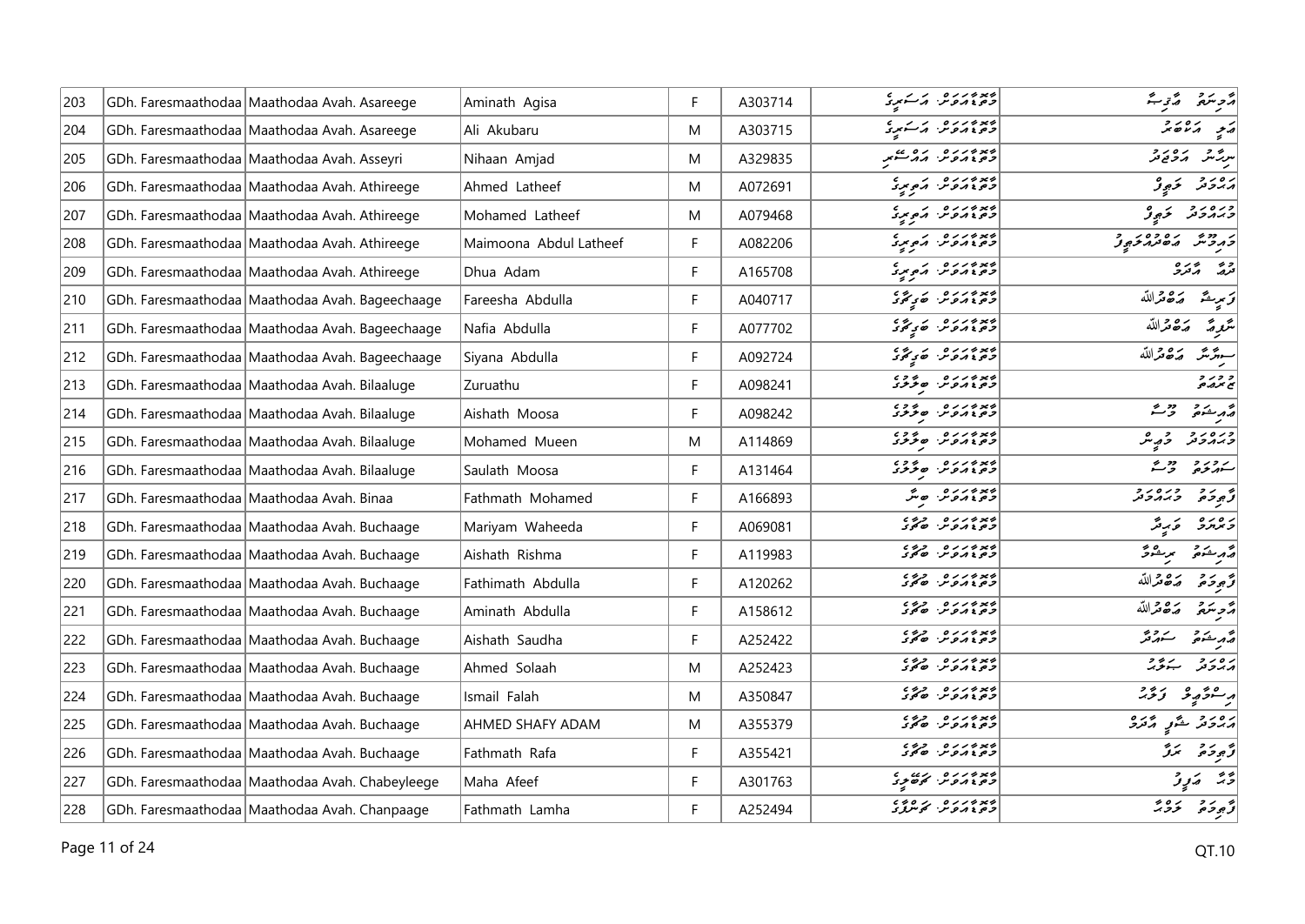| 229 |                                          | GDh. Faresmaathodaa Maathodaa Avah. Chichandaage                      | Azumeena Abdul Kareem | F         | A097858 |                                                                         | ر د پر مصر در در ده                                 |
|-----|------------------------------------------|-----------------------------------------------------------------------|-----------------------|-----------|---------|-------------------------------------------------------------------------|-----------------------------------------------------|
| 230 |                                          | GDh. Faresmaathodaa Maathodaa Avah. Chichandaage                      | Azumeen Abdul Kareem  | M         | A300277 |                                                                         | ړه ده ره<br>پره ترور نړو<br>ېر چ <sub>ې</sub> په شر |
| 231 |                                          | GDh. Faresmaathodaa Maathodaa Avah. Daisy Villa                       | Aminath Junaina       | F         | A098260 | د د دره ، ،<br>دو، دوس ، ، پوځ                                          | أأدجني والمتماسي                                    |
| 232 |                                          | GDh. Faresmaathodaa Maathodaa Avah. Daisy Villa                       | Junain Abdulla        | M         | A098262 | و د دره به دوگر<br>دو دروس و پوځ                                        | ەھىراللە<br>قے سَرمہ سَر                            |
| 233 |                                          | GDh. Faresmaathodaa Maathodaa Avah. Daisy Villa                       | Ahmed Abdulla         | M         | A303752 | <br>  جېرومرده په په موځه                                               | رەرو رەقراللە                                       |
| 234 |                                          | GDh. Faresmaathodaa Maathodaa Avah. Daisy Villa                       | Amru Abdulla          | M         | A304023 | وبدور ره په په دگ                                                       | مَدْحَمَّدَ مَهْ صَمَّرَاللَّهُ                     |
| 235 |                                          | GDh. Faresmaathodaa Maathodaa Avah. Dheeframge                        | Fathimath Zuha        | F         | A303724 | پر در ده.<br>د د ډولر تړ و مرد د                                        | أوجوحه بنجر                                         |
| 236 |                                          | GDh. Faresmaathodaa Maathodaa Avah. Dhivili                           | Abdul Kareem          | M         | A097911 | ر دره دره دروو<br>(وه د د وګر دره د                                     | ر <i>2000 و</i><br>در ه تر تر بر د                  |
| 237 |                                          | GDh. Faresmaathodaa Maathodaa Avah. Dhivili                           | Mohamed Asif          | M         | A097912 | ہ دورہ<br>  وہ دورہ دروو<br>  رود دور                                   | ورەرو ئەسوۋ                                         |
| 238 |                                          | GDh. Faresmaathodaa Maathodaa Avah. Dhivili                           | Ahmed Asim            | M         | A155305 | ر دره<br>حوړه د کار مرومو                                               | גם גב הליייב                                        |
| 239 |                                          | GDh. Faresmaathodaa Maathodaa Avah. Dhon Veli                         | Aminath Esha          | F         | A252524 | پر دربره مده د د<br>جمع ماد مرسوع                                       | أروسكم أربث                                         |
| 240 |                                          | GDh. Faresmaathodaa Maathodaa Avah. Dhondhuburige Jamsheeda Hussain   |                       | F         | A049450 | پر پر رہے۔ یہ ہ د د د د د<br>حرم <b>ء ا</b> ر و س تر سربر <i>ہ ہو ی</i> | قەۋشوش سىسكىرىش                                     |
| 241 |                                          | GDh. Faresmaathodaa Maathodaa Avah. Dhondhuburige Aminath Mueena      |                       | F         | A098209 | پر پر رہے۔ یہ ہ د د د د د<br>حرم ع ہ کو س کو سربر ت ہو ی                | ړٌ پر سَر په د                                      |
| 242 |                                          | GDh. Faresmaathodaa Maathodaa Avah. Dhondhuburige Ahmed Azeem Hussain |                       | M         | A370419 | שמשנינים מסכפים<br>כפי הפיני נניינטפינים                                | גפגב ג'ן בי ג' איתיית                               |
| 243 |                                          | GDh. Faresmaathodaa Maathodaa Avah. Evening Glory                     | Azmeena Latheef       | F         | A098119 | ويدورره روسره روير                                                      | ړ چې شر نوپې ژ                                      |
| 244 |                                          | GDh. Faresmaathodaa Maathodaa Avah. Evening Glory                     | Azim Latheef          | M         | A146921 | وبدريرو برو برسو وبر                                                    | وحجي وحج<br>ځېږو                                    |
| 245 |                                          | GDh. Faresmaathodaa Maathodaa Avah. Evening Glory                     | Fasana Latheef        | F         | A302893 | ويدوررو. روسرسي وير                                                     | ۇ شەشر<br>ځ چې تر                                   |
| 246 |                                          | GDh. Faresmaathodaa Maathodaa Avah. Evening Glory                     | Fazna Latheef         | F         | A302894 | ويدورره مؤسره ومر                                                       | ۇچ ئىر كەنبۇ ۋ                                      |
| 247 |                                          | GDh. Faresmaathodaa Maathodaa Avah. Evening Glory                     | Saalim Latheef        | M         | A302898 | ويدورره موسره دعبر                                                      | سەرو كەرۇ                                           |
| 248 | GDh. Faresmaathodaa Maathodaa Avah. Fair |                                                                       | Ahamed Aiham Mohamed  | ${\sf M}$ | A325209 | ويدورره ورير                                                            | גם גב ג'ק בגם בג'ם.<br>הגבת ההגב בגהבת              |
| 249 |                                          | GDh. Faresmaathodaa Maathodaa Avah. Falhoamaage                       | Rifath Ali            | M         | A048422 | ەيدەررە رەھ دە<br>53.مەس                                                | برورد كمبر                                          |
| 250 |                                          | GDh. Faresmaathodaa   Maathodaa Avah. Falhoamaage                     | Shanoon Ali           | M         | A097869 |                                                                         | ے پیچ کے مرکز                                       |
| 251 |                                          | GDh. Faresmaathodaa Maathodaa Avah. Fazaa                             | Aishath Mohamed       | F         | A303532 |                                                                         | و ره ر و<br>تر پر ژنر<br>و.<br>در کار شوی           |
| 252 |                                          | GDh. Faresmaathodaa Maathodaa Avah. Feeroazge                         | Aminath Imthiyaz      | F         | A080763 | پر در رو.<br>وی دونر. و پر دی                                           | أرمر وسنعو<br>ה כ יו די ס                           |
| 253 |                                          | GDh. Faresmaathodaa Maathodaa Avah. Femoaraage                        | Ahmed Nadheem         | M         | A147142 | ہیوبررہ یہ دی<br>حووج موس وحص                                           | پروژو<br>سربر و                                     |
| 254 |                                          | GDh. Faresmaathodaa Maathodaa Avah. Finihiyaage                       | Aminath Ihsana        | F         | A066559 | ويدررو. وسربرو                                                          | مەرىسى مەشقىر                                       |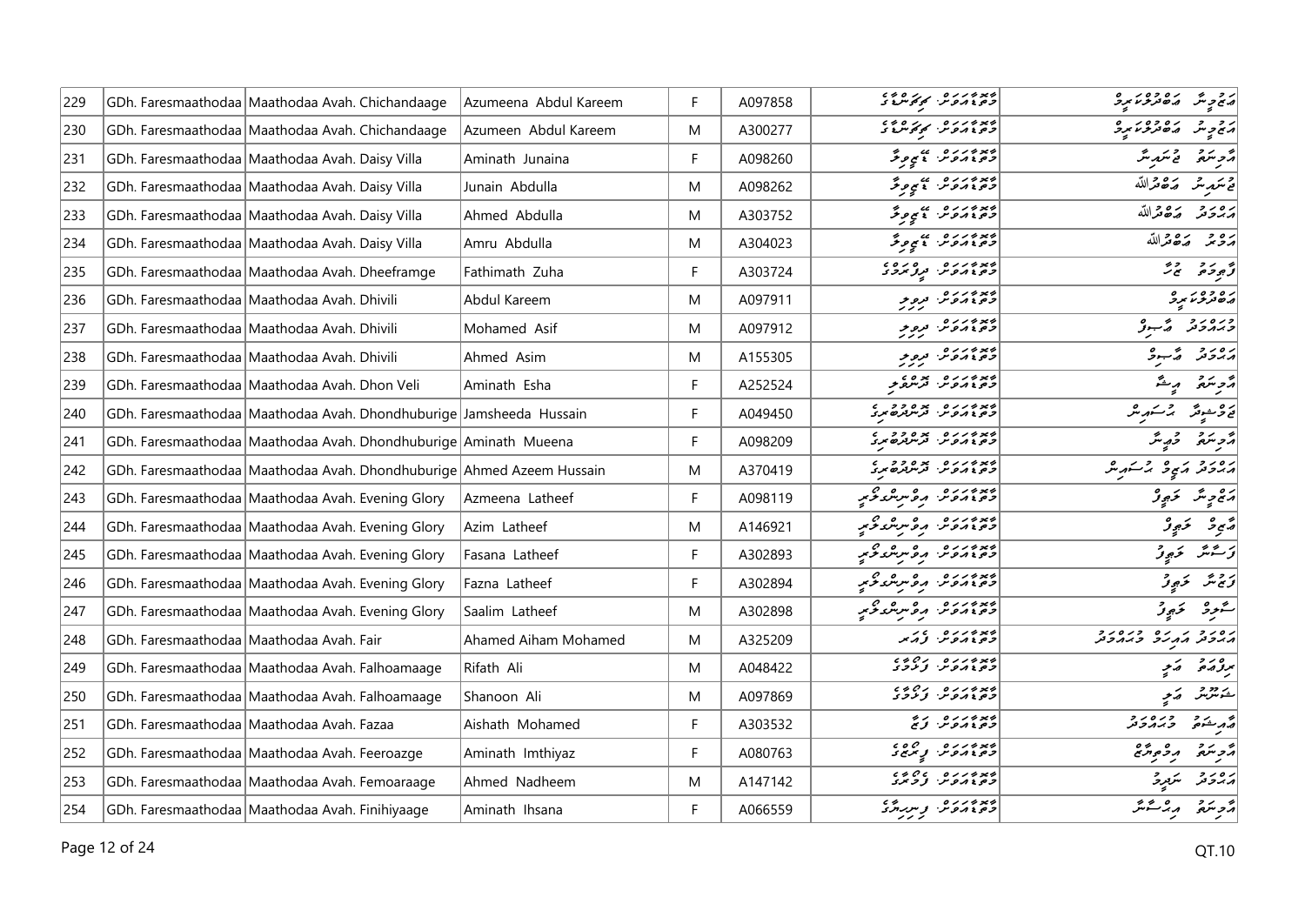| 255 |                     | GDh. Faresmaathodaa Maathodaa Avah. Finihiyaage  | Arifa Hussain        | F | A098216 | במינים וקיינים                                                                                                                                                                                                                                                                                                                                                                                                                                                    | ە ئىبرۇ بۇ سەربىر                            |
|-----|---------------------|--------------------------------------------------|----------------------|---|---------|-------------------------------------------------------------------------------------------------------------------------------------------------------------------------------------------------------------------------------------------------------------------------------------------------------------------------------------------------------------------------------------------------------------------------------------------------------------------|----------------------------------------------|
| 256 |                     | GDh. Faresmaathodaa Maathodaa Avah. Funamaage    | Ahmed Ramzi          | M | A119700 | מממננס - כנמש<br>כם 2 מפיני ציינביב                                                                                                                                                                                                                                                                                                                                                                                                                               | أرور و ده د                                  |
| 257 |                     | GDh. Faresmaathodaa Maathodaa Avah. Funamaage    | Ramziyya Hassan      | F | A132590 | ומי וגם בגובה<br>בתצמפית ציינבצ                                                                                                                                                                                                                                                                                                                                                                                                                                   | بره وه پر کر                                 |
| 258 |                     | GDh. Faresmaathodaa Maathodaa Avah. Funamaage    | Mohamed Hussain      | M | A155946 | מממנגם - כנמש<br>בתצו <i>בת צ</i> יינבצ                                                                                                                                                                                                                                                                                                                                                                                                                           | ورەرو ويەر                                   |
| 259 |                     | GDh. Faresmaathodaa Maathodaa Avah. Fusthulhaage | Ashfam Rasheed       | M | A301537 | $\begin{array}{ccc} \mathcal{C} & \mathcal{C} & \mathcal{C} & \mathcal{C} & \mathcal{C} & \mathcal{C} & \mathcal{C} & \mathcal{C} & \mathcal{C} & \mathcal{C} & \mathcal{C} & \mathcal{C} & \mathcal{C} & \mathcal{C} & \mathcal{C} & \mathcal{C} & \mathcal{C} & \mathcal{C} & \mathcal{C} & \mathcal{C} & \mathcal{C} & \mathcal{C} & \mathcal{C} & \mathcal{C} & \mathcal{C} & \mathcal{C} & \mathcal{C} & \mathcal{C} & \mathcal{C} & \mathcal{C} & \mathcal$ | كالشوكر كالمحاضر                             |
| 260 | GDh. Faresmaathodaa | Maathodaa Avah.<br>Gadhakoalhimaage              | Mohamed Niyaz        | M | A043333 | $\begin{array}{ccc} & c & c & c & c & c \ c & c & c & c & c \ c & c & c & c & c \end{array}$                                                                                                                                                                                                                                                                                                                                                                      | و ر ه ر و<br>و بر پر و تر<br>سرگرم           |
| 261 | GDh. Faresmaathodaa | Maathodaa Avah.<br>Gadhakoalhimaaqe              | Fathmath Shazra      | F | A303279 |                                                                                                                                                                                                                                                                                                                                                                                                                                                                   | شەيخ ئىگر<br>وٌجو پر و                       |
| 262 | GDh. Faresmaathodaa | Maathodaa Avah.<br>Gadhakoalhimaage              | Aishath Shaufa       | F | A303280 | מממננס ננקס מה<br>כתובת בינטיפלב                                                                                                                                                                                                                                                                                                                                                                                                                                  | ر<br>در ۲ سنه د<br>شەرقر                     |
| 263 | GDh. Faresmaathodaa | Maathodaa Avah.<br>Gadhakoalhimaaqe              | Saara Hussain Shiyaz | F | A350914 | $\begin{array}{ccc} \epsilon & \epsilon & \epsilon & \epsilon & \epsilon & \epsilon \\ \epsilon & \epsilon & \epsilon & \epsilon & \epsilon & \epsilon \\ \epsilon & \epsilon & \epsilon & \epsilon & \epsilon & \epsilon & \epsilon \end{array}$                                                                                                                                                                                                                 | سەنگە برىسەر سىر ش <sub>ە</sub> رىج          |
| 264 |                     | GDh. Faresmaathodaa Maathodaa Avah. Gaskoani     | Mariyam Madeeha      | F | A098270 | ويدورره بره مه                                                                                                                                                                                                                                                                                                                                                                                                                                                    | تر جمهور و<br>تر <i>جم</i> هور و<br>تر مورثر |
| 265 |                     | GDh. Faresmaathodaa Maathodaa Avah. Gaskoani     | Haleema Sahiya       | F | A098271 | ويدورره روم                                                                                                                                                                                                                                                                                                                                                                                                                                                       | ستهردش<br>برَجِرةٌ                           |
| 266 |                     | GDh. Faresmaathodaa Maathodaa Avah. Gaskoani     | Aishath Didi         | F | A098272 | به دربره در ۵۵ سر                                                                                                                                                                                                                                                                                                                                                                                                                                                 | ر<br>په کر شکوه تورتور                       |
| 267 |                     | GDh. Faresmaathodaa   Maathodaa Avah. Gaskoani   | Saeed Mohamed        | M | A165271 | ويدورره برعام سر                                                                                                                                                                                                                                                                                                                                                                                                                                                  | سكهاش وره در                                 |
| 268 |                     | GDh. Faresmaathodaa Maathodaa Avah. Gaskoani     | Nafaa Saeed          | F | A252530 | ويدورره براه مهر                                                                                                                                                                                                                                                                                                                                                                                                                                                  | سَرَقْ سَنَ سَرِيْتُر                        |
| 269 |                     | GDh. Faresmaathodaa Maathodaa Avah. Gaskoani     | Nahiya Saeed         | F | A303529 | پیوبربره بر وی<br>جوړوموس کې شرکاس                                                                                                                                                                                                                                                                                                                                                                                                                                | مُرْرِيرٌ سَمَدٍ مِرْ                        |
| 270 |                     | GDh. Faresmaathodaa Maathodaa Avah. Gaskoani     | Riluwan Saeed        | M | A303530 | ويدورره براه مهر                                                                                                                                                                                                                                                                                                                                                                                                                                                  | برڪوڻش ڪميرنر                                |
| 271 |                     | GDh. Faresmaathodaa Maathodaa Avah. Gaskoani     | Afiya Saeed          | F | A303531 | پیوبر رہ در رہے<br>حووموں کے سرناس                                                                                                                                                                                                                                                                                                                                                                                                                                | ړ پورتر کو سکوړند                            |
| 272 |                     | GDh. Faresmaathodaa Maathodaa Avah. Gaskoani     | Ali Auzam            | M | A326182 | معدر ده. د ۵۵ سر                                                                                                                                                                                                                                                                                                                                                                                                                                                  | $5531$ $29$                                  |
| 273 |                     | GDh. Faresmaathodaa Maathodaa Avah. Guest Home   | Fathimath Rameeza    | F | A162787 |                                                                                                                                                                                                                                                                                                                                                                                                                                                                   | قَرْجِرَةً مَرَحٍ مَّ                        |
| 274 |                     | GDh. Faresmaathodaa Maathodaa Avah. Gulfaamge    | Ahmed As-ad          | M | A007490 |                                                                                                                                                                                                                                                                                                                                                                                                                                                                   | גם גם גם גב<br>הגבע הביהיב                   |
| 275 |                     | GDh. Faresmaathodaa Maathodaa Avah. Gulfaamge    | Hashiya Waheed       | F | A009451 | پر پر رہ ۔ ۔ ۔ ۔ ۔<br>حوج ہوس ک <b>ے</b> توقی ح                                                                                                                                                                                                                                                                                                                                                                                                                   | بُرُّحُوشٌ کَرِبُرِکُرُ                      |
| 276 |                     | GDh. Faresmaathodaa Maathodaa Avah. Gulfaamge    | Mohamed Aslam        | M | A044127 | پر پر رہ دہ دہ ہ<br>حووجہ حرکت کی محرکی حرکت                                                                                                                                                                                                                                                                                                                                                                                                                      | ورەرو پەرەرە                                 |
| 277 |                     | GDh. Faresmaathodaa Maathodaa Avah. Gulfaamge    | Sheeza Waheed        | F | A063221 | sosos ossess<br>Cospos de C                                                                                                                                                                                                                                                                                                                                                                                                                                       | حييج وكرقر                                   |
| 278 |                     | GDh. Faresmaathodaa Maathodaa Avah. Gulzaaruge   | Aminath Shazma       | F | A138555 | こっちのっ - 0 0 0 0 0 0<br>このまんマン - 2 セッシ                                                                                                                                                                                                                                                                                                                                                                                                                             | د دره شوه و                                  |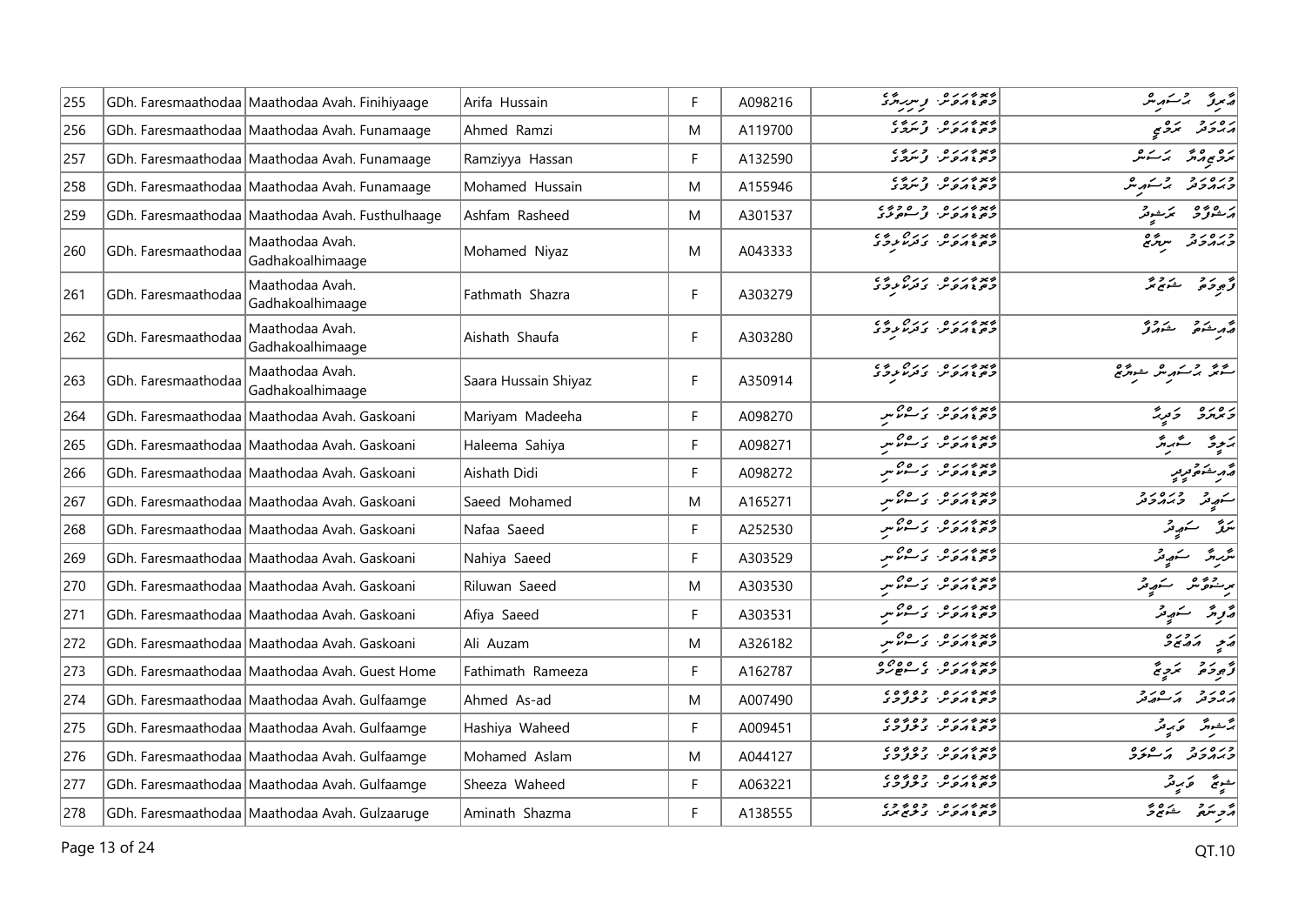| 279 | GDh. Faresmaathodaa Maathodaa Avah. Hathi                         | Jinanath Abdul Gayyoom            | F | A052356 | پر پر دره<br>وی د وین کی                                                                                                                                                                                                                                                                                                                                                                                                                                         | د در در ده وه ده ده ده<br>د سرس در از در در در            |
|-----|-------------------------------------------------------------------|-----------------------------------|---|---------|------------------------------------------------------------------------------------------------------------------------------------------------------------------------------------------------------------------------------------------------------------------------------------------------------------------------------------------------------------------------------------------------------------------------------------------------------------------|-----------------------------------------------------------|
| 280 | GDh. Faresmaathodaa Maathodaa Avah. Huvadhumaage Shaheem Hassan   |                                   | M | A045263 | پر پر رہ در دی۔<br>حوج موس کو ترجری                                                                                                                                                                                                                                                                                                                                                                                                                              | برسەمىر<br>شەر ۋ                                          |
| 281 | GDh. Faresmaathodaa Maathodaa Avah. Huvadhumaage Fathmath Azharee |                                   | F | A122345 | پر پر در در دره<br>حوړه موس کونر <del>د</del> د                                                                                                                                                                                                                                                                                                                                                                                                                  | قرموخرة المتحاكم مع                                       |
| 282 | GDh. Faresmaathodaa Maathodaa Avah. Huvadhumaage Mohamed Izmyl    |                                   | M | A128808 | پر پر رہ در دی۔<br>وی دوس کوتروی                                                                                                                                                                                                                                                                                                                                                                                                                                 | و ر ه ر د<br>تر پر تر تر<br>برچ ج چ                       |
| 283 | GDh. Faresmaathodaa Maathodaa Avah. Huvadhumaage Sausan Shaheem   |                                   | F | A301793 | پر پر رہ در دی۔<br>وی مروس کو ترور                                                                                                                                                                                                                                                                                                                                                                                                                               | سەر ئەس ئەرۋ                                              |
| 284 | GDh. Faresmaathodaa Maathodaa Avah. Huvadhumaage Ibrahim Ashad    |                                   | M | A301794 | پر پر در در در در<br>حوړه مرحلن سومرحر                                                                                                                                                                                                                                                                                                                                                                                                                           | ە ھەترىرى<br>پر شەرىتىر                                   |
| 285 | GDh. Faresmaathodaa Maathodaa Avah. Huvadhumaage                  | Mariyam Raushan Shaheem<br>Hassan | F | A339204 | מממננס בנבטים<br>כם 2 ומפיני מפ <sup>נ</sup> נכז                                                                                                                                                                                                                                                                                                                                                                                                                 | ו סוס ורוס בילוקים ואולים.<br>המחבר האולים לילוקים ואולים |
| 286 | GDh. Faresmaathodaa Maathodaa Avah. Iramaage                      | Fathmath Riyaaz                   | F | A299185 | שמשנגם המכב<br>כפשומפת המכב                                                                                                                                                                                                                                                                                                                                                                                                                                      | أقهوحهم مرتزلته                                           |
| 287 | GDh. Faresmaathodaa Maathodaa Avah. Iramaage                      | Muzainath Riyaaz                  | F | A299186 | שמשנינים ויש<br>כם 2 מפיני ו <i>מיב</i> צ                                                                                                                                                                                                                                                                                                                                                                                                                        | ىرەژىشە<br>دىم مەسى <i>گە</i>                             |
| 288 | GDh. Faresmaathodaa Maathodaa Avah. Iramaage                      | Riyaz Mohamed                     | M | A299187 | שמשנים נשה<br>כפי מפתי המכב                                                                                                                                                                                                                                                                                                                                                                                                                                      | و ر ه ر و<br>ح بر د تر تر<br>ىرەژىنە                      |
| 289 | GDh. Faresmaathodaa Maathodaa Avah. Iramaage                      | Mizuna Riyaaz                     | F | A322989 | שמשנגם.<br>כפש <b>מפ</b> תי <mark>מ</mark> מכב                                                                                                                                                                                                                                                                                                                                                                                                                   | دی شر بروژیج                                              |
| 290 | GDh. Faresmaathodaa Maathodaa Avah. Irudheymaage                  | Buraida Mohamed                   | F | A143895 | שמשמנים - כמשים<br>כפי מפיני מינטביב                                                                                                                                                                                                                                                                                                                                                                                                                             | و ره ر و<br><i>د ب</i> رگرفر<br>ە ئىرەر قىر               |
| 291 | GDh. Faresmaathodaa Maathodaa Avah. Irudheymaage                  | Mohamed Jameel                    | M | A302322 | מממננס - כגומי<br>בת2 ומפיני ו <i>ו מ</i> ציבב                                                                                                                                                                                                                                                                                                                                                                                                                   | وره دو کارگا                                              |
| 292 | GDh. Faresmaathodaa Maathodaa Avah. Jeddah                        | Shaishulla Ashraf                 | M | A252457 | پر پر دره.<br>ده د درگر د مرگر                                                                                                                                                                                                                                                                                                                                                                                                                                   | ڪورڪ الله کرھ <i>پرو</i>                                  |
| 293 | GDh. Faresmaathodaa Maathodaa Avah. Jeddah                        | Laizan Ashraf                     | M | A252459 | پر پر دره<br>درونده در نومگ                                                                                                                                                                                                                                                                                                                                                                                                                                      | ىخەرىخ شەھىر ئەستىرى                                      |
| 294 | GDh. Faresmaathodaa Maathodaa Avah. Jifuti                        | Yasira Mohamed                    | F | A158766 | أويدوبربر ومحتج ومع                                                                                                                                                                                                                                                                                                                                                                                                                                              | ەر بەسە ئەتكە<br>و ر ه ر د<br>تر پر ژنر                   |
| 295 | GDh. Faresmaathodaa Maathodaa Avah. Jifuti                        | Ahmed Yameen                      | M | A252443 | ويدورره. يې ژبو                                                                                                                                                                                                                                                                                                                                                                                                                                                  | بر ه بر و<br>م <i>ر</i> کوتر<br>ېژىپ شر                   |
| 296 | GDh. Faresmaathodaa Maathodaa Avah. Jifuti                        | Ahmed Nabeel                      | M | A252532 | <br> حيوة مركز مريح في فريح                                                                                                                                                                                                                                                                                                                                                                                                                                      | رەرو شھۇ                                                  |
| 297 | GDh. Faresmaathodaa Maathodaa Avah. Jifuti                        | Nabaahath Mohamed                 | F | A323779 | דייני פיני פיני<br>פיפו מפיני פינים                                                                                                                                                                                                                                                                                                                                                                                                                              | و رە ر د<br><i>د بر</i> گرىز<br>سرځ تر د                  |
| 298 | GDh. Faresmaathodaa Maathodaa Avah. Kafamaage                     | Ibrahim Mukarram                  | M | A078241 |                                                                                                                                                                                                                                                                                                                                                                                                                                                                  | ە ھەترىر ۋ<br>ور ه ر ه<br>د تا تر تر                      |
| 299 | GDh. Faresmaathodaa Maathodaa Avah. Kafamaage                     | Fathimath Anwaree                 | F | A090971 | ********************************                                                                                                                                                                                                                                                                                                                                                                                                                                 | قرم توجع ومستقصي                                          |
| 300 | GDh. Faresmaathodaa Maathodaa Avah. Kafamaage                     | Mohamed Noor                      | M | A120303 | $\begin{array}{ccc} \textit{c} & \textit{c} & \textit{c} & \textit{c} & \textit{c} & \textit{c} & \textit{c} & \textit{c} & \textit{c} & \textit{c} & \textit{c} & \textit{c} & \textit{c} & \textit{c} & \textit{c} & \textit{c} & \textit{c} & \textit{c} & \textit{c} & \textit{c} & \textit{c} & \textit{c} & \textit{c} & \textit{c} & \textit{c} & \textit{c} & \textit{c} & \textit{c} & \textit{c} & \textit{c} & \textit$                               | و ره ر د<br><i>و بر</i> د تر                              |
| 301 | GDh. Faresmaathodaa Maathodaa Avah. Kafamaage                     | Abdulla Munnawwar                 | M | A120601 | $\begin{array}{ccc} \texttt{c}\,\texttt{c}\,\texttt{c}\,\texttt{c}\,\texttt{c}\,\texttt{c}\,\texttt{c}\,\texttt{c}\,\texttt{c}\,\texttt{c}\,\texttt{c}\,\texttt{c}\,\texttt{c}\,\texttt{c}\,\texttt{c}\,\texttt{c}\,\texttt{c}\,\texttt{c}\,\texttt{c}\,\texttt{c}\,\texttt{c}\,\texttt{c}\,\texttt{c}\,\texttt{c}\,\texttt{c}\,\texttt{c}\,\texttt{c}\,\texttt{c}\,\texttt{c}\,\texttt{c}\,\texttt{c}\,\texttt{c}\,\texttt{c}\,\texttt{c}\,\texttt{c}\,\texttt$ | و ره ر د<br>تر سمدو بر<br>صقعرالله                        |
| 302 | GDh. Faresmaathodaa Maathodaa Avah. Kafamaage                     | Aminath Nadhra Anwar              | F | A120603 | پیوبرره رربرد<br>حوړمونر نازود                                                                                                                                                                                                                                                                                                                                                                                                                                   | ه در ده ده و ده در                                        |
| 303 | GDh. Faresmaathodaa Maathodaa Avah. Kaneerumaage                  | Shifana Ali                       | F | A076985 | پرپردره که دره                                                                                                                                                                                                                                                                                                                                                                                                                                                   |                                                           |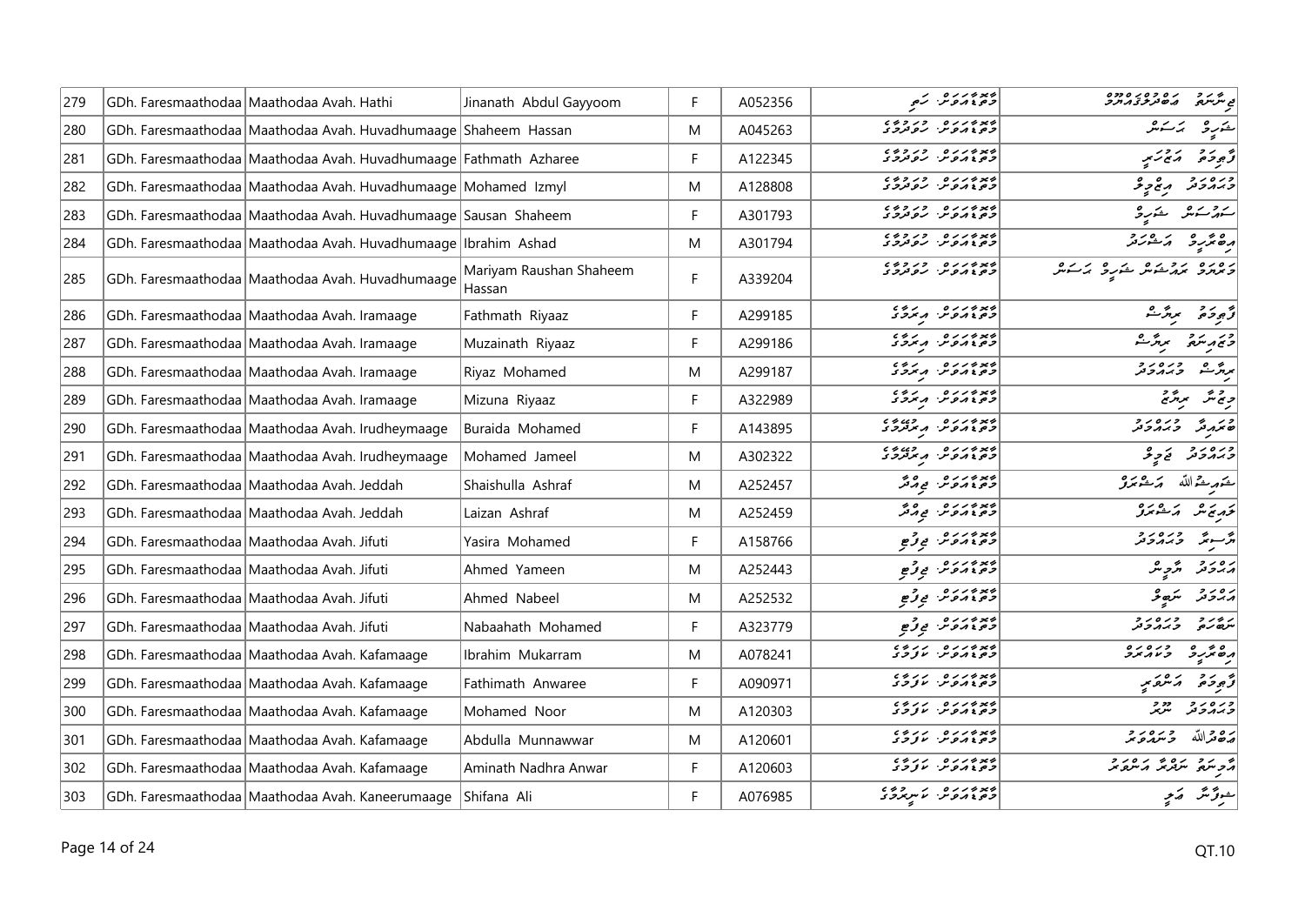| 304 | GDh. Faresmaathodaa   Maathodaa Avah. Kaneerumaage                | Sudhana Ali          | F. | A077025 | وبدور رو. کمپربردی                                                                                         | سنقرمتر الأمو                                   |
|-----|-------------------------------------------------------------------|----------------------|----|---------|------------------------------------------------------------------------------------------------------------|-------------------------------------------------|
| 305 | GDh. Faresmaathodaa   Maathodaa Avah. Kaneerumaage                | Aishath Nashatha     | F  | A166417 | پر در در در در                                                                                             | ىئەر يەشتى<br>پر ديگر ج<br><i>دگ</i> ار مشوحو   |
| 306 | GDh. Faresmaathodaa Maathodaa Avah. Kanoolaage                    | Mohamed Umar         | M  | A062085 | מממנגם גדבמה<br>כתובתפת טייק <i>ב</i> צ                                                                    | כנסני כני                                       |
| 307 | GDh. Faresmaathodaa Maathodaa Avah. Kenereege                     | Ali Viam Zaeem       | M  | A397505 | ويدورره ، ، ، ، ،                                                                                          | ړې ورژو په د                                    |
| 308 | GDh. Faresmaathodaa Maathodaa Avah. Laufaa                        | Joodh Mohamed        | M  | A252529 |                                                                                                            | מכ כנסנב<br>בת כגובת                            |
| 309 | GDh. Faresmaathodaa Maathodaa Avah. Meenaazu                      | Aminath Soodha       | F  | A099793 | ويدورره ويتزنج                                                                                             | ر 32.2 گر<br>مستوجه قر<br>پ <sup>ر</sup> تر سرچ |
| 310 | GDh. Faresmaathodaa Maathodaa Avah. Meenaazu                      | Asha Ibrahim         | F  | A329689 |                                                                                                            | ړَ شَه ره تر د                                  |
| 311 | GDh. Faresmaathodaa Maathodaa Avah. Mehela                        | Ahmed Shan           | M  | A300977 | پر در ده. د در<br>حوړ د ونګ څرنځ                                                                           | رەر <sub>جەش</sub> ر<br>مەردىر ئىش              |
| 312 | GDh. Faresmaathodaa Maathodaa Avah. Mehela                        | Aishath Dheena       | F  | A300979 | پر در ده ده در<br>ده د ده را در د                                                                          | قرىتمر<br>ر<br>در کرد شوی                       |
| 313 | GDh. Faresmaathodaa Maathodaa Avah. Mehela                        | Aminath Dhunya       | F  | A372006 | پر در ده ده در<br>دی ده در                                                                                 | و ه پر<br>ترس<br>پ <sup>ر</sup> تر سرچ          |
| 314 | GDh. Faresmaathodaa Maathodaa Avah. Morning Glory                 | Mohamed Ziyad        | M  | A012445 | ويدورره وسرعه ومر                                                                                          | ور ہ ر د<br>تربر برتر ہے مرتر                   |
| 315 | GDh. Faresmaathodaa Maathodaa Avah. Morning Glory                 | Izzath Waheed        | M  | A062951 | وسوريره حس و عربر<br>1941ء تر و سرس و مړ                                                                   | درو و درو                                       |
| 316 | GDh. Faresmaathodaa Maathodaa Avah. Morning Glory                 | Zeena Waheed         | F  | A141474 | ويدورره ومره وم                                                                                            | ىم ئىگە ھەر قىل                                 |
| 317 | GDh. Faresmaathodaa Maathodaa Avah. Morning Glory                 | Liyaau Waheed        | M  | A252414 |                                                                                                            | سورگر کو پر تر<br>مر                            |
| 318 | GDh. Faresmaathodaa Maathodaa Avah. Morning Glory                 | Leena Waheed         | F  | A302905 | معديدره وسره وير                                                                                           | وٍیڈ وَرِیْر                                    |
| 319 | GDh. Faresmaathodaa Maathodaa Avah. Morning Glory                 | Dheena Waheed        | F  | A302908 |                                                                                                            | <mark>مړنگر کوبرنگر</mark>                      |
| 320 | GDh. Faresmaathodaa Maathodaa Avah. Morning House                 | Ahmed Sabahu         | M  | A300250 | ويدور ره مه مهر در ده                                                                                      | ره رو برود                                      |
| 321 | GDh. Faresmaathodaa Maathodaa Avah. Morning House Mohamed Najaah  |                      | M  | A300253 | ويدورره صميره ردم                                                                                          | ورەرو روە<br><i>دىد</i> ەرىر سرچ                |
| 322 | GDh. Faresmaathodaa Maathodaa Avah. Mushthareege                  | Hafiz Abdul Sattar   | M  | A045094 | پرپردره و در د<br>حوډولوس و شو <sub>گ</sub> وبر                                                            | ر د ده ده ده دو د                               |
| 323 | GDh. Faresmaathodaa Maathodaa Avah. Mushthareege                  | Mariyam Harisa       | F  | A061173 | $\begin{array}{ccc} c & 0 & 0 & 0 & 0 & 0 \\ c & 0 & 0 & 0 & 0 \\ \sqrt{c} & 0 & 0 & 0 & 0 \\ \end{array}$ | ر ه ر ه<br><del>ر</del> بربرگر<br>ر مجمعہ رستے  |
| 324 | GDh. Faresmaathodaa Maathodaa Avah. Mushthareege                  | Hafiza Abdul Sattar  | F  | A124586 | پر دره ورور د                                                                                              | په ده ده ده ده د د                              |
| 325 | GDh. Faresmaathodaa Maathodaa Avah. Mushthareege                  | Aishath Zaha Ismail  | F  | A252372 | پرپردره و در د<br>وی دوس و شویر                                                                            | ۇرمىسى تەر بەر ئور                              |
| 326 | GDh. Faresmaathodaa Maathodaa Avah. Mushthareege                  | Ahmed Hafeez         | M  | A258344 |                                                                                                            | درورو کرده                                      |
| 327 | GDh. Faresmaathodaa Maathodaa Avah. Mushthareege                  | Hafeeza Abdul Sattar | F. | A300097 | پرپردره و ه در پا<br>جنوع من کا مشهوری                                                                     | ر د ه ده ده ده د و د                            |
| 328 | GDh. Faresmaathodaa Maathodaa Avah. Mushthareege                  | Farish Abdul Sattar  | M  | A300099 | پر دره وره دره<br>د وروس و شوړي                                                                            | ره وه ره دو<br>په هنرو سوړه پر<br>ۇىرىش         |
| 329 | GDh. Faresmaathodaa Maathodaa Avah. Naseemee Villa   Nadha Naseem |                      | F  | A252516 | ەيدەررە<br><i>دە</i> ءەرەش شەھرەر                                                                          | ىكە كەسىرى                                      |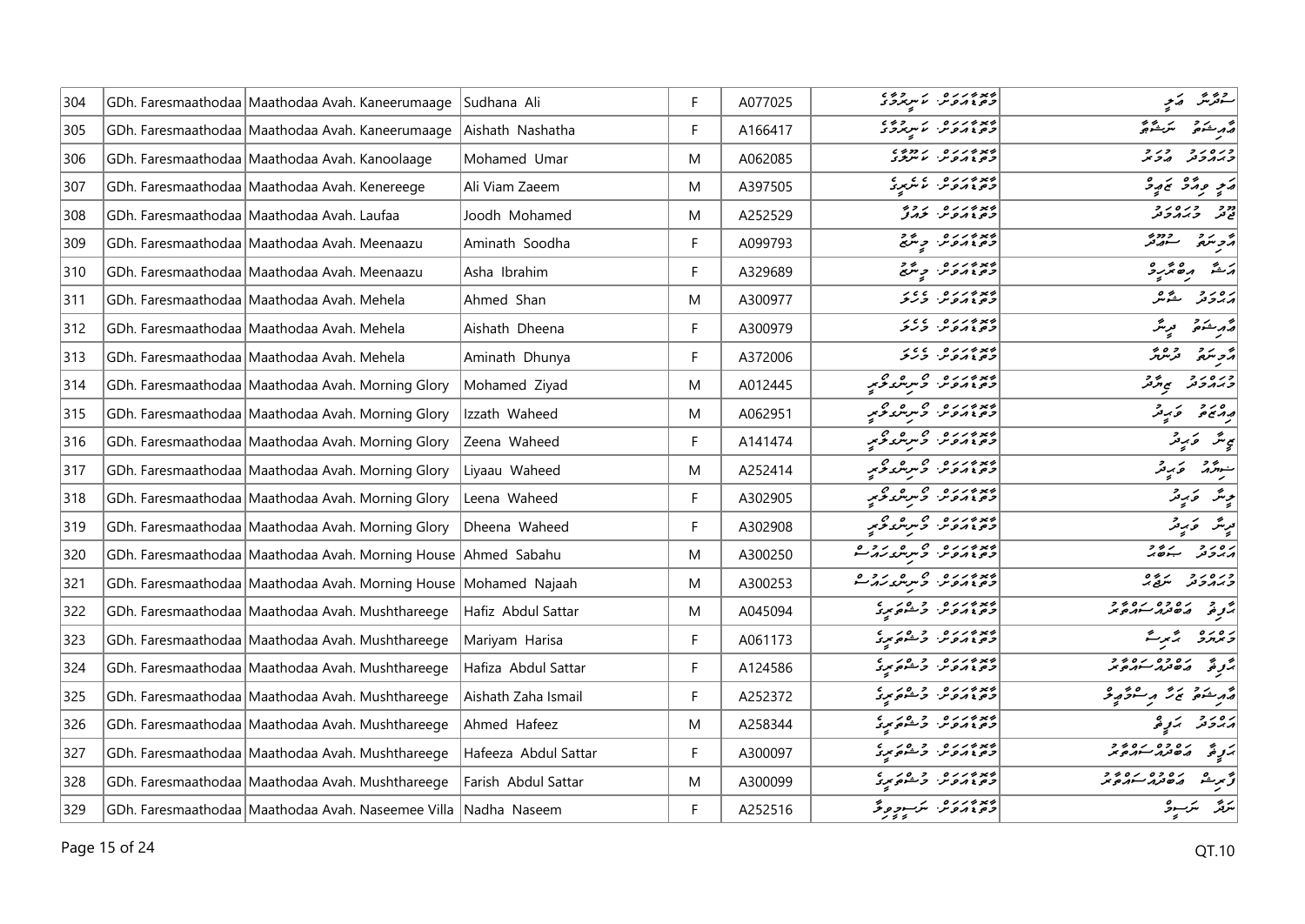| 330 | GDh. Faresmaathodaa Maathodaa Avah. Naseemee Villa Nashfa Naseem |                        | F         | A304026 | پر در ده<br>وه د د در سر-د و و                                                                                                                                                                                                                                                                                                                                                                                                                                                                              | سَرَحْشُوتَرَ<br>ىئرسىدى                            |
|-----|------------------------------------------------------------------|------------------------|-----------|---------|-------------------------------------------------------------------------------------------------------------------------------------------------------------------------------------------------------------------------------------------------------------------------------------------------------------------------------------------------------------------------------------------------------------------------------------------------------------------------------------------------------------|-----------------------------------------------------|
| 331 | GDh. Faresmaathodaa Maathodaa Avah. Naseemee Villa Nahudu Naseem |                        | M         | A304029 | ەيدەررە. سەسىرە بۇ                                                                                                                                                                                                                                                                                                                                                                                                                                                                                          | ر و و<br>سربر تعر                                   |
| 332 | GDh. Faresmaathodaa Maathodaa Avah. Palm Sade                    | Waleed Ibrahim         | M         | A051981 | $\begin{array}{cc} 0.44 & 0.44 & 0.44 & 0.44 & 0.44 & 0.44 & 0.44 & 0.44 & 0.44 & 0.44 & 0.44 & 0.44 & 0.44 & 0.44 & 0.44 & 0.44 & 0.44 & 0.44 & 0.44 & 0.44 & 0.44 & 0.44 & 0.44 & 0.44 & 0.44 & 0.44 & 0.44 & 0.44 & 0.44 & 0.44 & 0.44 & 0.44 & 0.44 & 0.44 & 0.44 & 0.$                                                                                                                                                                                                                                 | برە ئۆرۈ<br>ءَ وِتر                                 |
| 333 | GDh. Faresmaathodaa Maathodaa Avah. Peroo                        | Aminath Raula Nizar    | F         | A113762 | מממננס - מחד<br>בתמוכת - ג'מ                                                                                                                                                                                                                                                                                                                                                                                                                                                                                | ה ביתר בגל ישל                                      |
| 334 | GDh. Faresmaathodaa Maathodaa Avah. Peroo                        | Aishath Ruya Nizar     | F         | A303537 | $\begin{array}{cc} \mathcal{D} & \mathcal{C} & \mathcal{D} & \mathcal{D} & \mathcal{D} & \mathcal{D} & \mathcal{D} & \mathcal{D} & \mathcal{D} & \mathcal{D} & \mathcal{D} & \mathcal{D} & \mathcal{D} & \mathcal{D} & \mathcal{D} & \mathcal{D} & \mathcal{D} & \mathcal{D} & \mathcal{D} & \mathcal{D} & \mathcal{D} & \mathcal{D} & \mathcal{D} & \mathcal{D} & \mathcal{D} & \mathcal{D} & \mathcal{D} & \mathcal{D} & \mathcal{D} & \mathcal{D} & \mathcal$                                            | התשת ברב תה                                         |
| 335 | GDh. Faresmaathodaa Maathodaa Avah. Rangireege                   | Aminath Waheedha       | F         | A303234 | پر در ره دره در                                                                                                                                                                                                                                                                                                                                                                                                                                                                                             | أأدمره أورقه                                        |
| 336 | GDh. Faresmaathodaa Maathodaa Avah. Roadhi                       | Jihadha Saeed          | F         | A098269 | ويدورره محمد                                                                                                                                                                                                                                                                                                                                                                                                                                                                                                | ەر ئەتر سەر ئىر                                     |
| 337 | GDh. Faresmaathodaa Maathodaa Avah. Roadhi                       | Jumeena Nafiz          | F         | A252260 | معدس مع المحمد المحمد المحمد المحمد المحمد المحمد المحمدة المحمد المحمد المحمد المحمد المحمد المحمد المحمد الم                                                                                                                                                                                                                                                                                                                                                                                              | ۇرچىر شرۇ                                           |
| 338 | GDh. Faresmaathodaa Maathodaa Avah. Roadhi                       | Jumman Naafizu Ali     | M         | A252264 | معدس مدره محمد                                                                                                                                                                                                                                                                                                                                                                                                                                                                                              | ووومه مترتج وتمي                                    |
| 339 | GDh. Faresmaathodaa Maathodaa Avah. Roadhi                       | Jumana Nafiz           | F         | A328010 | معدس مدره محمد                                                                                                                                                                                                                                                                                                                                                                                                                                                                                              | ة <i>م</i> ُرَّ مَّرْ مُرَّدِّرٌ                    |
| 340 | GDh. Faresmaathodaa Maathodaa Avah. Rosy Side                    | Athoof Muslim          | M         | A252382 | د برور ده چې کره و                                                                                                                                                                                                                                                                                                                                                                                                                                                                                          | ניחס כם ס                                           |
| 341 | GDh. Faresmaathodaa Maathodaa Avah. Rosy Side                    | Mohamed Samaau Hasrath | M         | A252385 | د بدور رو مهم شده<br>ده د د د د شمېر شور د                                                                                                                                                                                                                                                                                                                                                                                                                                                                  | ورەرو رىۋو رەرو                                     |
| 342 | GDh. Faresmaathodaa Maathodaa Avah. Sady House                   | Azmath Shakir          | F         | A061868 |                                                                                                                                                                                                                                                                                                                                                                                                                                                                                                             | ر در د شمسر<br>پرې ده شمسر                          |
| 343 | GDh. Faresmaathodaa Maathodaa Avah. Sady House                   | Shama Shakir           | F         | A077920 |                                                                                                                                                                                                                                                                                                                                                                                                                                                                                                             | شَرْقُ شَّمَّ يُرْ                                  |
| 344 | GDh. Faresmaathodaa Maathodaa Avah. Sady House                   | Zahira Ibrahim         | F         | A098116 | معدم رے سے پر دے                                                                                                                                                                                                                                                                                                                                                                                                                                                                                            | مەھمەرد<br>پچ په پېڅه<br>پ                          |
| 345 | GDh. Faresmaathodaa Maathodaa Avah. Sady House                   | Haulath Shakir         | F         | A153052 | $\begin{array}{cc} \mathcal{L}_{\mathcal{L}_{\mathcal{L}}} & \mathcal{L}_{\mathcal{L}_{\mathcal{L}}} & \mathcal{L}_{\mathcal{L}_{\mathcal{L}}} & \mathcal{L}_{\mathcal{L}_{\mathcal{L}}} & \mathcal{L}_{\mathcal{L}_{\mathcal{L}}} & \mathcal{L}_{\mathcal{L}_{\mathcal{L}}} & \mathcal{L}_{\mathcal{L}_{\mathcal{L}}} & \mathcal{L}_{\mathcal{L}_{\mathcal{L}}} & \mathcal{L}_{\mathcal{L}_{\mathcal{L}}} & \mathcal{L}_{\mathcal{L}_{\mathcal{L}}} & \mathcal{L}_{\mathcal{L}_{\mathcal{L}}} & \mathcal{$ | برورو بشار                                          |
| 346 | GDh. Faresmaathodaa Maathodaa Avah. Sady House                   | Muhaimin Shakir        | M         | A252392 | وبدورره يه ردم                                                                                                                                                                                                                                                                                                                                                                                                                                                                                              | وزرويتر تقرير                                       |
| 347 | GDh. Faresmaathodaa Maathodaa Avah. Sady House                   | Mohamed Eeman          | M         | A300461 | ويدورره يه دروه                                                                                                                                                                                                                                                                                                                                                                                                                                                                                             | و ر ه ر د<br><i>و بر</i> پر تر<br>ېږونتر            |
| 348 | GDh. Faresmaathodaa Maathodaa Avah. Sady House                   | Ahmed Aiman            | M         | A300462 |                                                                                                                                                                                                                                                                                                                                                                                                                                                                                                             | גפניק הגבית                                         |
| 349 | GDh. Faresmaathodaa Maathodaa Avah. Sady House                   | Mohamed Munawaru       | M         | A300463 | وبدورره عرزوه                                                                                                                                                                                                                                                                                                                                                                                                                                                                                               | و ره ر د<br>ترسمه و بر<br>و ر ه ر و<br>و بر پر و تر |
| 350 | GDh. Faresmaathodaa Maathodaa Avah. Sady Villa                   | Ali Shaan              | M         | A304060 | ەيدەررە س <sub>ە</sub> رۇ                                                                                                                                                                                                                                                                                                                                                                                                                                                                                   | أركم والمحمد                                        |
| 351 | GDh. Faresmaathodaa Maathodaa Avah. Seena                        | Juman Rasheed          | ${\sf M}$ | A361076 | توپر دیره سورتگر<br>ده د در در سورتگر                                                                                                                                                                                                                                                                                                                                                                                                                                                                       | و و د کرېنونز                                       |
| 352 | GDh. Faresmaathodaa Maathodaa Avah. Semaa                        | Nasheeda Mohamed       | F         | A074546 | ەيدەررە مەم                                                                                                                                                                                                                                                                                                                                                                                                                                                                                                 | و ره ر و<br>تر پروتر<br>سكرشوقر                     |
| 353 | GDh. Faresmaathodaa Maathodaa Avah. Semaa                        | Nashida Mohamed        | F         | A112023 | ەيدەررە. ي                                                                                                                                                                                                                                                                                                                                                                                                                                                                                                  | و ره ر و<br>تر پروتر<br>مگرشہ تگر                   |
| 354 | GDh. Faresmaathodaa Maathodaa Avah. Semaa                        | Nashid Mohamed         | M         | A112065 | ەيدەررە مەد                                                                                                                                                                                                                                                                                                                                                                                                                                                                                                 | مگرشونر<br>و رە ر د<br><i>د بر</i> گرىز             |
| 355 | GDh. Faresmaathodaa Maathodaa Avah. Semaa                        | Naahida Ahmed          | F         | A137906 | ەيدەررە. يەر                                                                                                                                                                                                                                                                                                                                                                                                                                                                                                | شرىق بەرەر د                                        |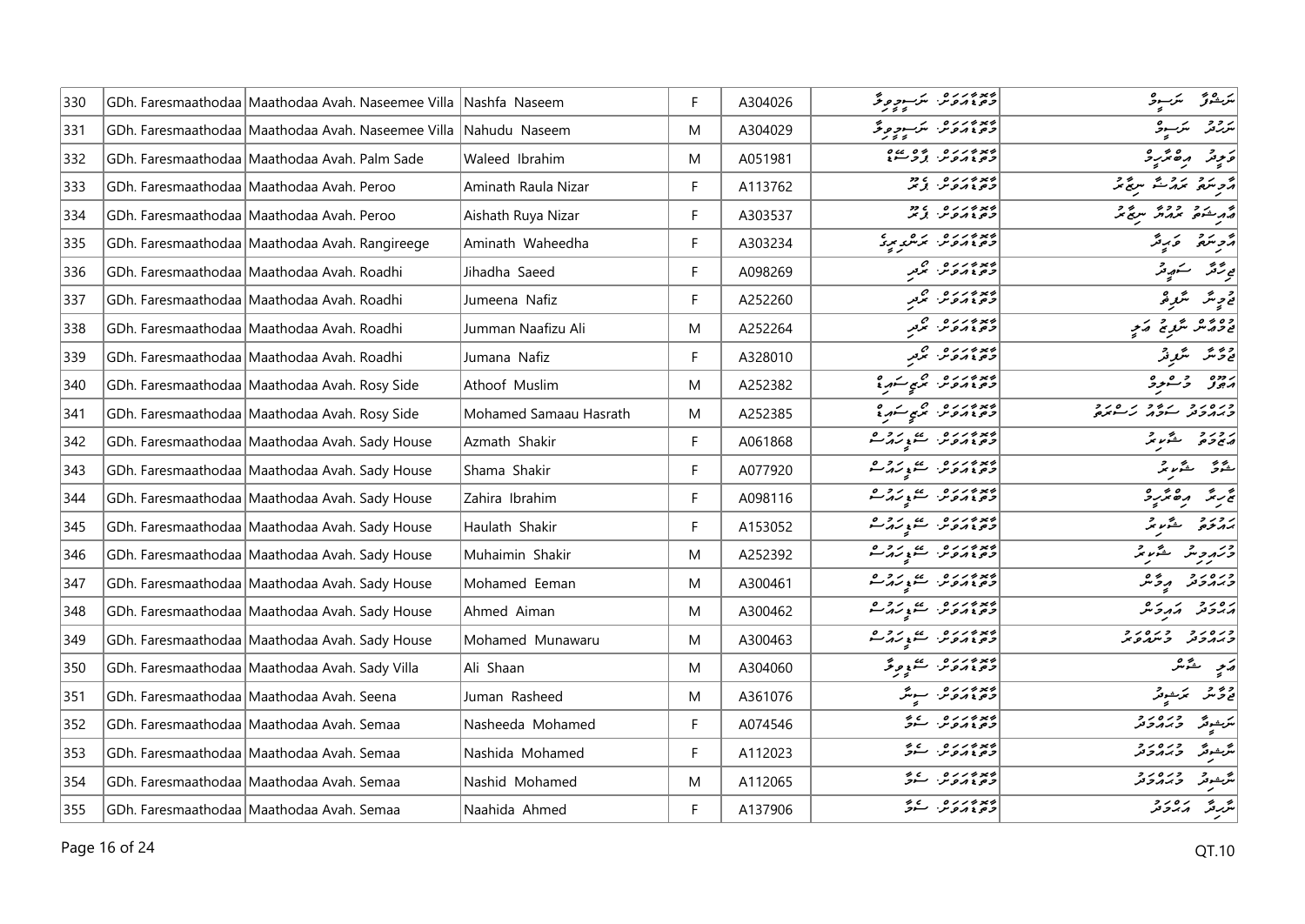| 356 | GDh. Faresmaathodaa Maathodaa Avah. Semaa                        | Nazidha Mohamed      | F           | A300424 | ەيدەررە بەر                                                                   | و رە ر د<br>تر پر تر تر<br>لىتىبوقتر                                                                                                                                                                                             |
|-----|------------------------------------------------------------------|----------------------|-------------|---------|-------------------------------------------------------------------------------|----------------------------------------------------------------------------------------------------------------------------------------------------------------------------------------------------------------------------------|
| 357 | GDh. Faresmaathodaa Maathodaa Avah. Seven Heavan                 | Aminath Shareef      | F           | A302934 | $0 \times 00 \times 0$ $0 \times 10 \times 0$<br><i>وه ۱۵ و س سوه سربره س</i> | ا تر په مندم <del>په</del><br>ے مور                                                                                                                                                                                              |
| 358 | GDh. Faresmaathodaa Maathodaa Avah. Shabunameege Ahmed Saeed     |                      | M           | A061081 | په پر دره در در د                                                             | پروتر کے پرتر                                                                                                                                                                                                                    |
| 359 | GDh. Faresmaathodaa Maathodaa Avah. Shabunameege Mohamed Shaheed |                      | M           | A303293 | ەيدەررە شەھلىرى<br><mark>جەنجەم</mark> وس شەھلىر <i>ى</i>                     | ورەرو شەرىر                                                                                                                                                                                                                      |
| 360 | GDh. Faresmaathodaa Maathodaa Avah. Sosun Ge                     | Lubaana Luguman      | F           | A252416 | ويدورره ورده                                                                  | دەش دېزىر                                                                                                                                                                                                                        |
| 361 | GDh. Faresmaathodaa Maathodaa Avah. Sosun Ge                     | Aishath Hana Luguman | F           | A329691 | معدر ده کرده ،                                                                | ە ئەسىسى ئەرەپ ئەرەپ ئەرەپ ئەرەپ ئەرەپ ئەرەپ ئەرەپ ئەرەپ ئەرەپ ئەرەپ ئەرەپ ئەرەپ ئەرەپ ئەرەپ ئەرەپ ئەرەپ ئەرەپ<br>ئارەت ئارەت ئارەت ئاراق ئۇيغۇر ئاراق ئاراق ئاراق ئاراق ئاراق ئاراق ئاراق ئاراق ئاراق ئاراق ئاراق ئاراق ئاراق ئ |
| 362 | GDh. Faresmaathodaa Maathodaa Avah. Sunrise                      | Mahaaz Thaufeeg      | M           | A252523 | معمدره دره د                                                                  | د ده د د د د                                                                                                                                                                                                                     |
| 363 | GDh. Faresmaathodaa Maathodaa Avah. Sunrise                      | Firushana Thaufeeq   | F           | A304933 | ويدورره دروره                                                                 | و پرېشتر پر د ده په                                                                                                                                                                                                              |
| 364 | GDh. Faresmaathodaa Maathodaa Avah. Thuvaru                      | Majidha Ahmed        | F           | A302347 | پر پر را دار د<br>حرم داروش امومر                                             |                                                                                                                                                                                                                                  |
| 365 | GDh. Faresmaathodaa Maathodaa Avah. Vabberuge                    | Mohamed Jawaadh      | M           | A303666 |                                                                               | ورەر د رود<br><i>دېرم</i> رتر ق                                                                                                                                                                                                  |
| 366 | GDh. Faresmaathodaa Maathodaa Avah. Vabberuge                    | Aminath Suha         | F           | A303671 | <i>و ه</i> د د بر ر موره مرد                                                  | ړې سرچينې د سترگ                                                                                                                                                                                                                 |
| 367 | GDh. Faresmaathodaa Maathodaa Avah. Vadige                       | Shihana Gasim        | F           | A098122 | 532.222                                                                       | ىدىر ئۆسۈ                                                                                                                                                                                                                        |
| 368 | GDh. Faresmaathodaa Maathodaa Avah. Vadige                       | Shadiya Gasim        | F           | A138584 |                                                                               | شَوَتر جنگ سو جي سو جي                                                                                                                                                                                                           |
| 369 | GDh. Faresmaathodaa Maathodaa Avah. Vadige                       | Ahmed Umran Naeem    | M           | A302920 | 532.222                                                                       | גם גד כם כם הגם.<br>גגבת גביניית ייתוב                                                                                                                                                                                           |
| 370 | GDh. Faresmaathodaa Maathodaa Avah. Vadige                       | Aminath Shazra       | F           | A302922 | 532.222                                                                       | ے بچے بگر<br>ړ د سره                                                                                                                                                                                                             |
| 371 | GDh. Faresmaathodaa Maathodaa Avah. Vadige                       | Idhuham Naeem        | M           | A372329 | پر پر را دارد دارد.<br>حرم داروش کردار                                        | م تورژ و<br>م<br>سكەچە                                                                                                                                                                                                           |
| 372 | GDh. Faresmaathodaa Maathodaa Avah. Venus Villa                  | Aamaal Khaleel       | F           | A304935 | معدودره و مرسور مح                                                            | أرْدَّدْ زَرِدْ                                                                                                                                                                                                                  |
| 373 | GDh. Faresmaathodaa Maathodaa Avah. Venus Villa                  | Aaliya Khaleel       | F           | A304942 | وبروبر و پرکوړ ځ                                                              | ړ پر زېږد                                                                                                                                                                                                                        |
| 374 | GDh. Faresmaathodaa Maathodaa Avah. Veshi                        | Shua'au Ahmed        | M           | A301827 | ەيدەررە ، ئ                                                                   | شوحو ره رو                                                                                                                                                                                                                       |
| 375 | GDh. Faresmaathodaa Maathodaa Avah. Veshi                        | Ismail Shifaau       | M           | A330766 | پر پر ره ه ه ر<br>  ده د اروس کوس                                             | پرسرگر پر گردید میں پر پر                                                                                                                                                                                                        |
| 376 | GDh. Faresmaathodaa Maathodaa Avah. Vina                         | Zumna Abdulla        | $\mathsf F$ | A113847 | معدس و عرض المحمد                                                             | يحويثر برق قرالله                                                                                                                                                                                                                |
| 377 | GDh. Faresmaathodaa Maathodaa Avah. Vina                         | Zuhana Abdulla       | F           | A304946 | ويدورره وتكر                                                                  | يرمشر مكافح والله                                                                                                                                                                                                                |
| 378 | GDh. Faresmaathodaa Maathodaa Avah. White Sand                   | Zubair Abdulla       | M           | A012906 |                                                                               | مَەھىراللە<br>ور مر<br>مح خور مر                                                                                                                                                                                                 |
| 379 | GDh. Faresmaathodaa Maathodaa Avah. White Sand                   | Reena Zubair         | F           | A372566 |                                                                               | $\begin{vmatrix} 2 & 2 & 3 \\ 2 & 2 & 3 \\ 3 & 4 & 5 \end{vmatrix}$                                                                                                                                                              |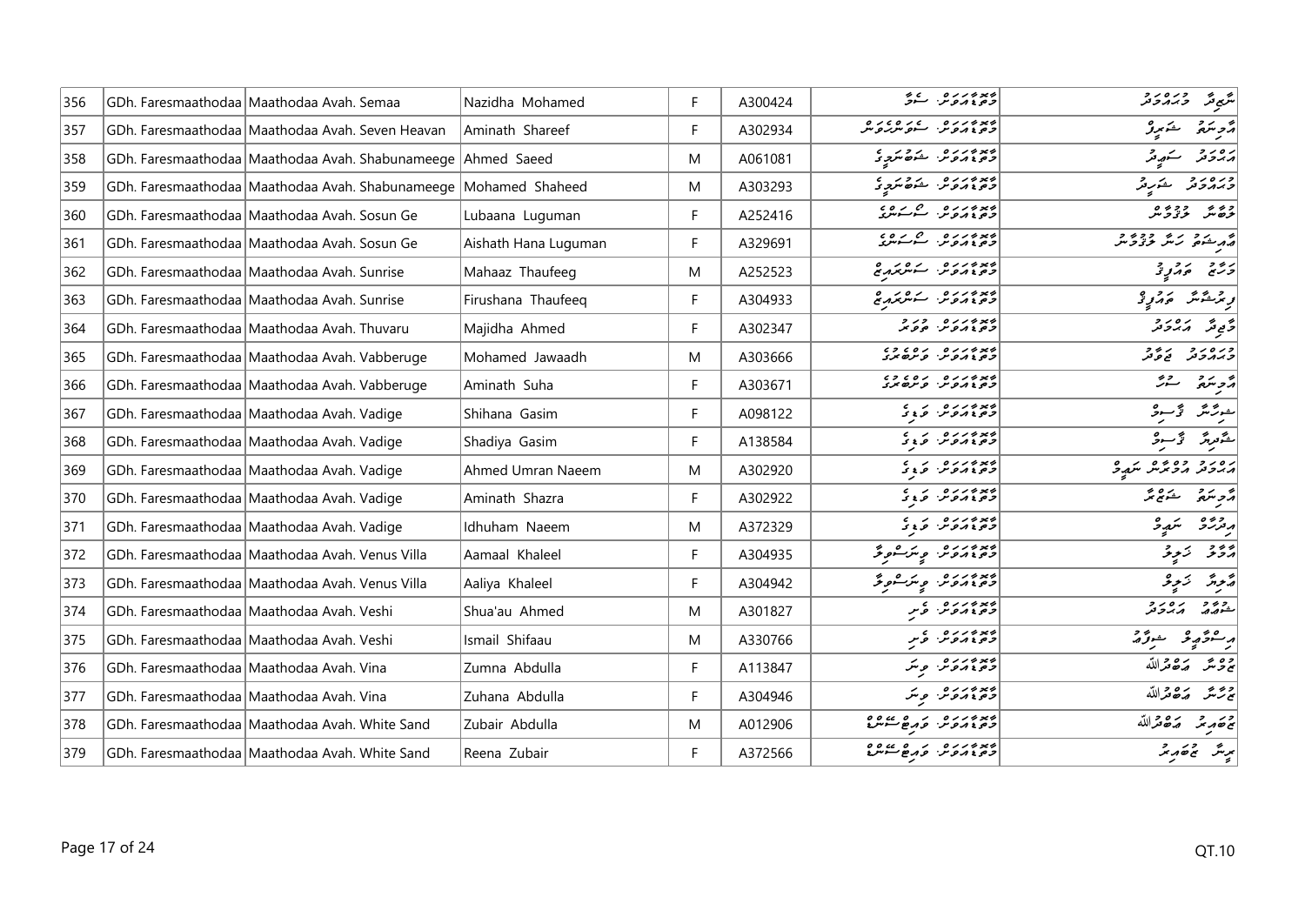## *w7qAn8m?sCw7mRo>u;wEw7mRw;sBo<*

| ' مرمر | 'يئرىثر: |
|--------|----------|
|        |          |
|        |          |
|        |          |

## *w7q9r@w7m>sCw7qHtFoFw7s;mAm=q7w7qHtFoFw7s;*

| ىر تە | $\mathcal{O} \times$<br>$\sim$ | $\sim$<br>. . | لترنثر |
|-------|--------------------------------|---------------|--------|
|       |                                |               |        |
|       |                                |               |        |
|       |                                |               |        |

| $\frac{2}{n}$ | $\overline{\phantom{a}}$ | اير هنه. | $\mathcal{O} \times$<br>سرسر |
|---------------|--------------------------|----------|------------------------------|
|               |                          |          |                              |
|               |                          |          |                              |
|               |                          |          |                              |

| ' ئىرتىر: | سر سر |  |
|-----------|-------|--|
|           |       |  |
|           |       |  |
|           |       |  |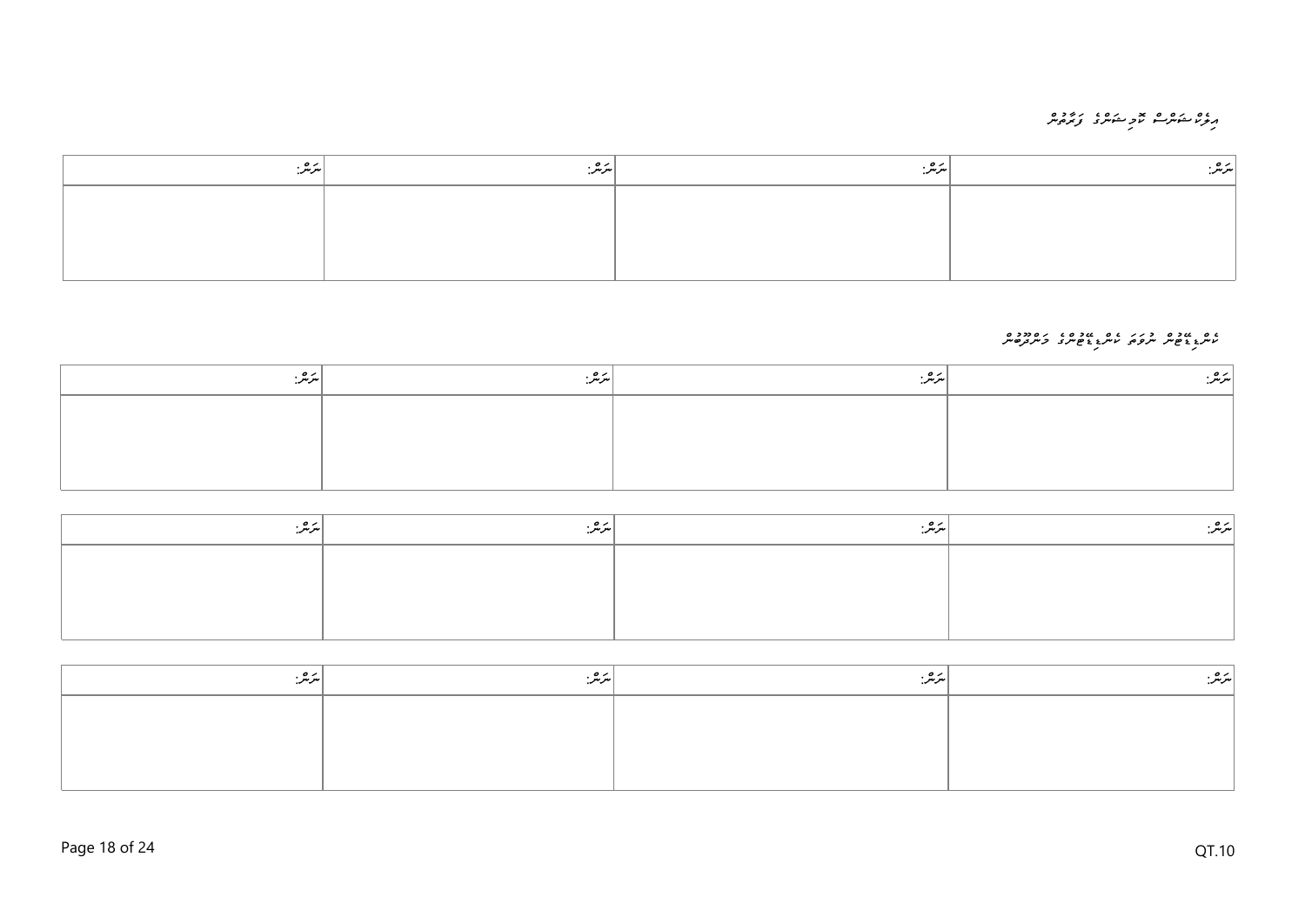| يزهر | $^{\circ}$ | ىئرىتر: |  |
|------|------------|---------|--|
|      |            |         |  |
|      |            |         |  |
|      |            |         |  |

| <sup>.</sup> سرسر. |  |
|--------------------|--|
|                    |  |
|                    |  |
|                    |  |

| ىئرىتر. | $\sim$ | ا بر هه. | لىرىش |
|---------|--------|----------|-------|
|         |        |          |       |
|         |        |          |       |
|         |        |          |       |

| يترمثر | $^{\circ}$ | ىر پىر |
|--------|------------|--------|
|        |            |        |
|        |            |        |
|        |            |        |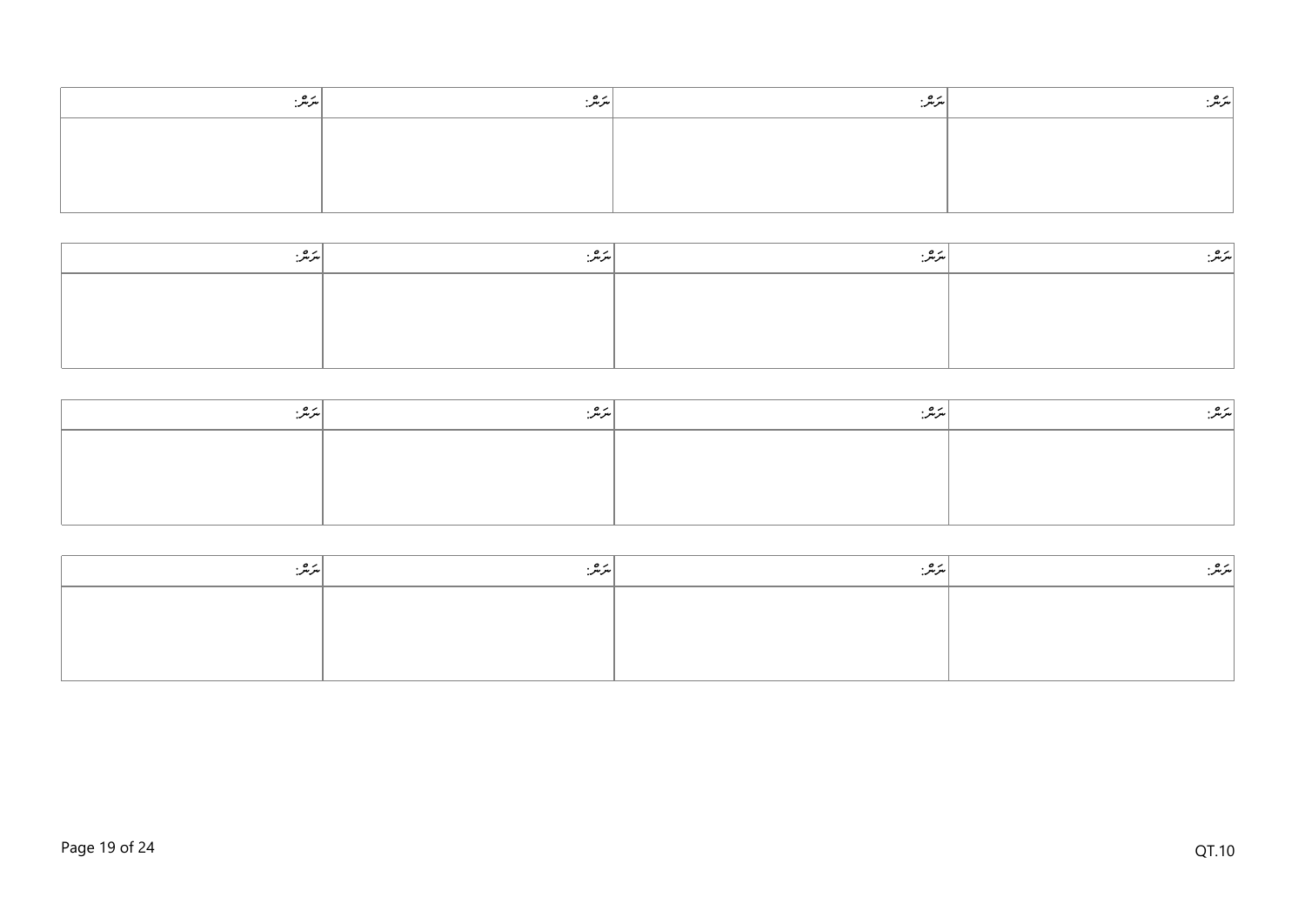| ير هو . | $\overline{\phantom{a}}$ | يرمر | اير هنه. |
|---------|--------------------------|------|----------|
|         |                          |      |          |
|         |                          |      |          |
|         |                          |      |          |

| ئىرتىر: | $\sim$<br>ا سرسر . | يئرمثر | o . |
|---------|--------------------|--------|-----|
|         |                    |        |     |
|         |                    |        |     |
|         |                    |        |     |

| انترنثر: | ر ه |  |
|----------|-----|--|
|          |     |  |
|          |     |  |
|          |     |  |

|  | . ه |
|--|-----|
|  |     |
|  |     |
|  |     |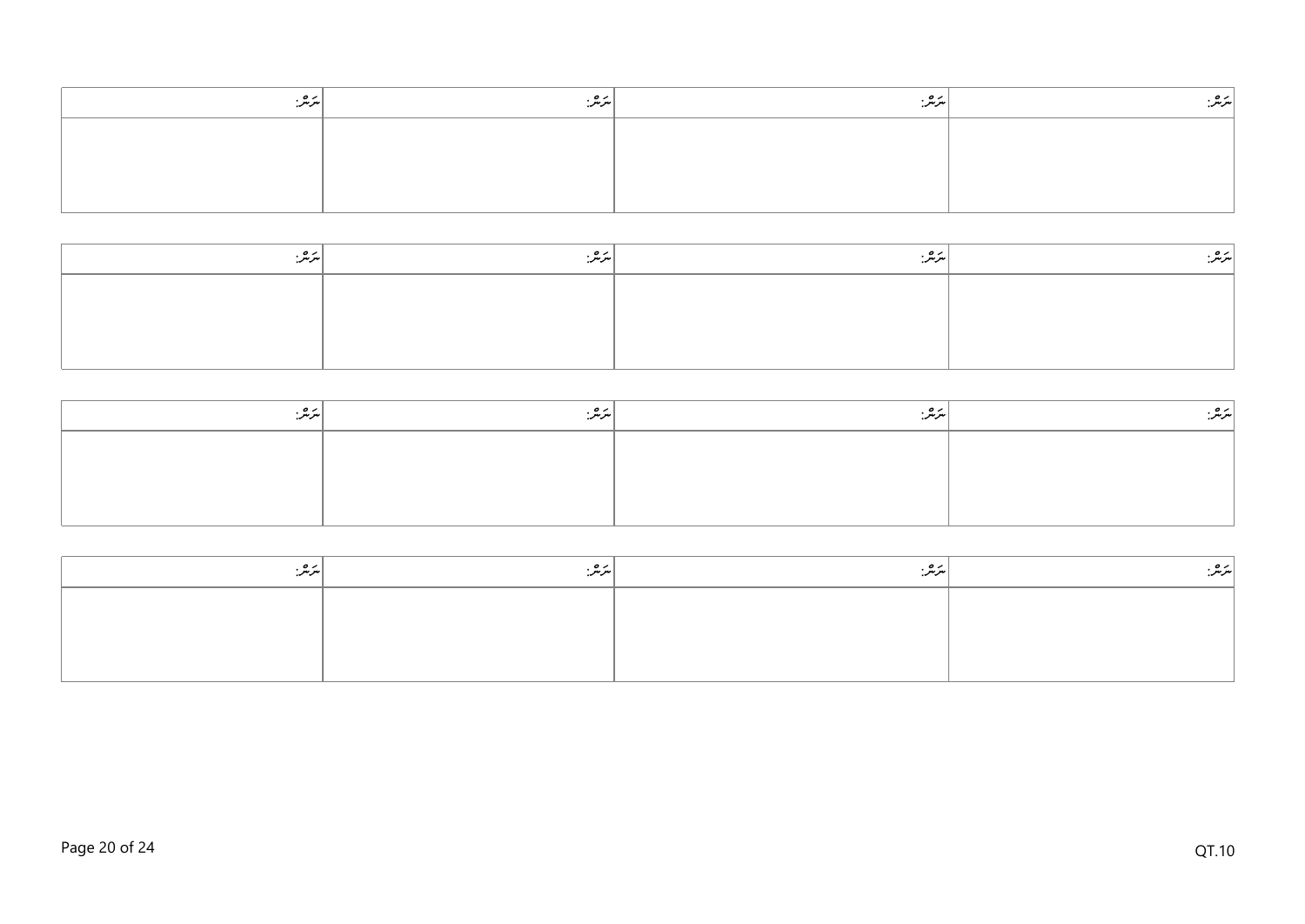| ير هو . | $\overline{\phantom{a}}$ | يرمر | اير هنه. |
|---------|--------------------------|------|----------|
|         |                          |      |          |
|         |                          |      |          |
|         |                          |      |          |

| ىئرىتى: | الترنثين | ا بر هر: | o <i>~</i><br>َ سرسر |
|---------|----------|----------|----------------------|
|         |          |          |                      |
|         |          |          |                      |
|         |          |          |                      |

| 'تترنثر: | . .<br>يسمونس. |  |
|----------|----------------|--|
|          |                |  |
|          |                |  |
|          |                |  |

| 。 |  |  |
|---|--|--|
|   |  |  |
|   |  |  |
|   |  |  |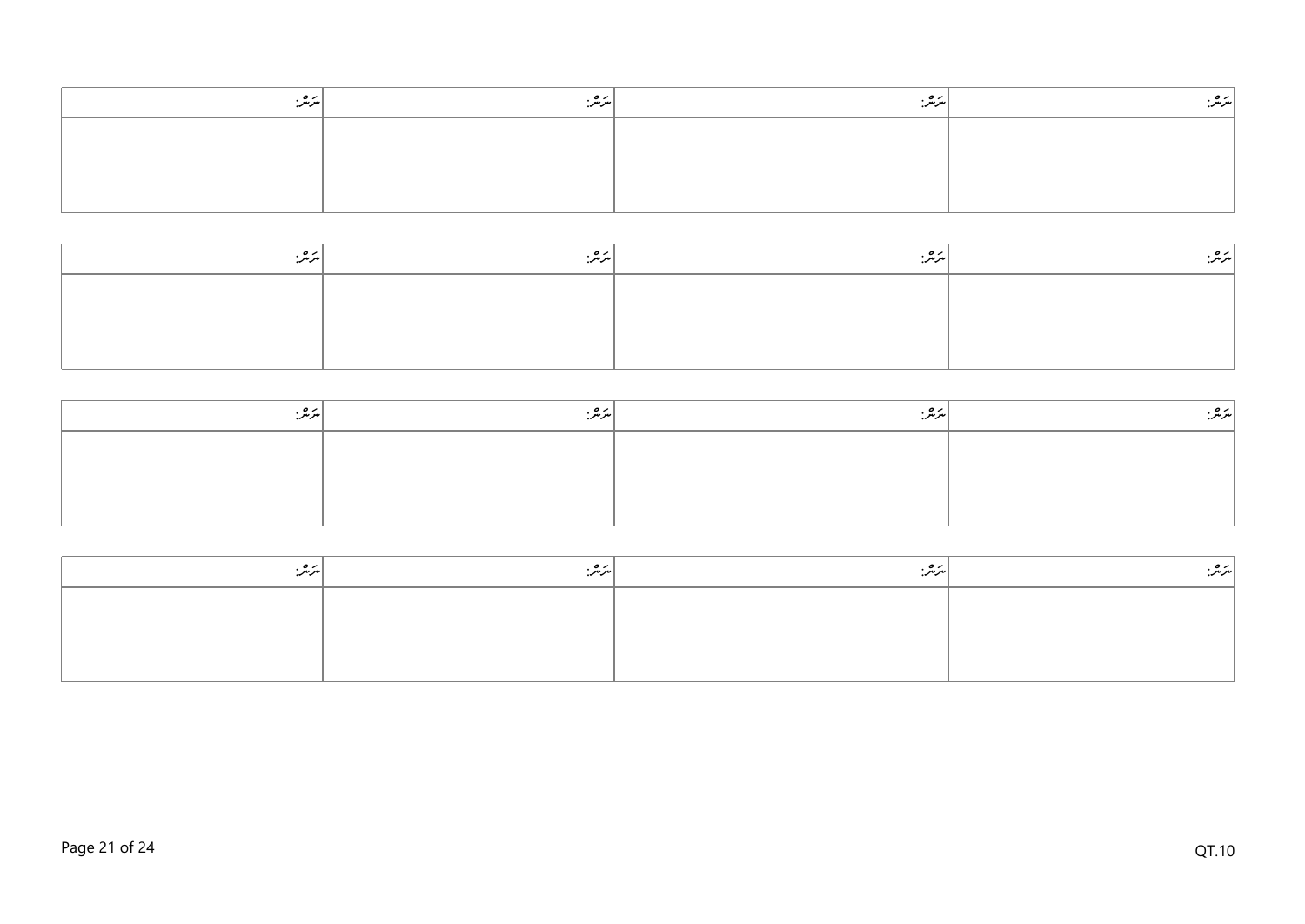| $\cdot$ | 。 | $\frac{\circ}{\cdot}$ | $\sim$<br>سرسر |
|---------|---|-----------------------|----------------|
|         |   |                       |                |
|         |   |                       |                |
|         |   |                       |                |

| ايرعر: | ر ه<br>. . |  |
|--------|------------|--|
|        |            |  |
|        |            |  |
|        |            |  |

| بر ه | . ه | $\sim$<br>سرسر |  |
|------|-----|----------------|--|
|      |     |                |  |
|      |     |                |  |
|      |     |                |  |

| 。<br>. س | ىرىىر |  |
|----------|-------|--|
|          |       |  |
|          |       |  |
|          |       |  |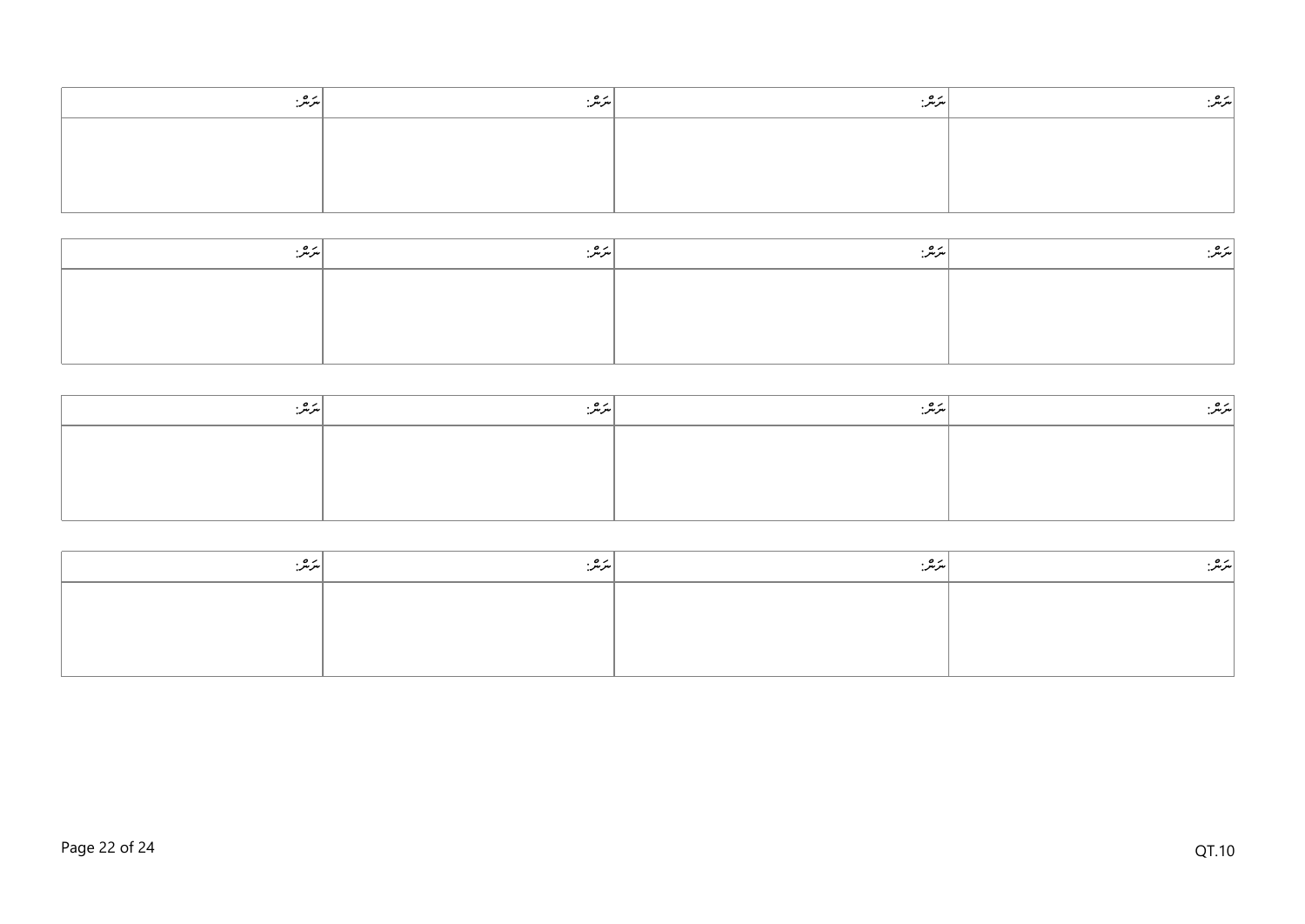| ير هو . | $\overline{\phantom{a}}$ | يرمر | اير هنه. |
|---------|--------------------------|------|----------|
|         |                          |      |          |
|         |                          |      |          |
|         |                          |      |          |

| ئىرتىر: | $\sim$<br>ا سرسر . | يئرمثر | o . |
|---------|--------------------|--------|-----|
|         |                    |        |     |
|         |                    |        |     |
|         |                    |        |     |

| انترنثر: | ر ه |  |
|----------|-----|--|
|          |     |  |
|          |     |  |
|          |     |  |

|  | . ه |
|--|-----|
|  |     |
|  |     |
|  |     |